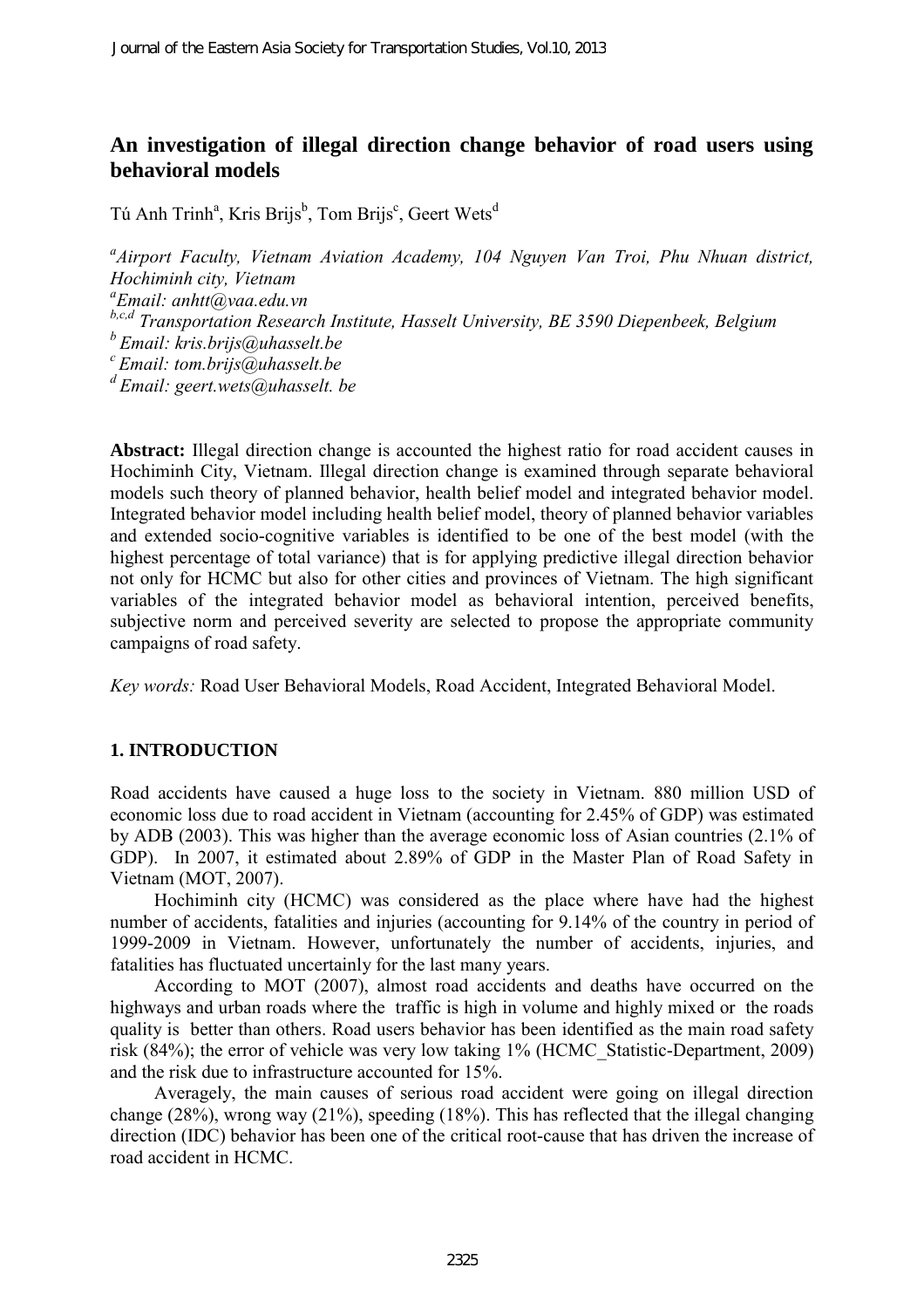The differences of topography, weather, ethnic distribution, population and colony create different cultural regions of the North, The Central and The South of Vietnam with specific Regional characteristics. Being considered as a major hub for economic, commerce, finance, tourist, culture and science of Vietnam, Ho Chi Minh City (HCMC) has attracted many immigrants from the whole country (accounting for 1/3) to come to work and live. Therefore, the different people characteristics of HCM people have created the diversified road user' perception.

Studying and researchs of IDC behaviors will surely be helpful for us better to understand the socio-cognitive variables of road users. From this understanding, we can better predict behavioral intention and behavior of road user and to propose the road safety campaigns for increasing the road user perceptions of road safety.

With all above important attributes, IDC behavior in HCMC is chosen by the author to predict behavior intention as well as behavior through the methods of individual theory of planned behavior (TPB), health belief model (HBM) and integrated behavior models (IBM).

### **2. OBJECTIVES**

Essentially, main objective of this research is to investigate what factors among separated behavior models (TPB, HBM) and IBM and any predictive variables would help predict the IDC intention and behavior of road users in Vietnam. In addition, all social - environment variables such as age, gender, occupation, household type, leisure activities of the drivers are included in the model to examine. The predictive variables of IDC behavioral intention and behavior models are used to find common and different social cognitive impacts for risky behavior prediction in HCMC. The Vietnamese habit, characters are examined by the behavioral models to propose suit road safety campaigns, education programs or awareness programs for increasing road safety perception of people in HCMC.

# **3. THEORETICAL APPROACH**

Road traffic safety is caused mainly by driver' behaviors rather than technical failures or environment conditions [\(Lajunen, Parker et al., 2002;](#page-17-1) [NTSC 2005\)](#page-18-1). Risky driving behavior or traffic violent behavior basically includes self-assertive driving, speeding, rule violations [\(M.](#page-17-2)  [Anthony Machin, 2007\)](#page-17-2), dangerous overtaking [\(Miguel Angel Recarte, 2002\)](#page-17-3), not checking mirror, overtaking a right turner, going for the wrong switch, racing away from traffic lights. [\(Lajunen, Parker et al., 2002\)](#page-17-1), dangerous violent, skill errors [\(Winter and Dodou, 2010\)](#page-18-2), drunk driving [\(Beullens and Bulck, 2008\)](#page-16-1).

It has been regulated by the Government regulation of No:34/2010/NĐ-CP signed by the Prime Minister [\(Nguyen\\_Tan\\_Dung, 2010\)](#page-18-3) that the IDC behavior includes turning left, turning right, turning around which are explained specifically as following are not permitted:

- $\checkmark$  Do not respect priority rights for pedestrian, handicapped, handicapped wheelchair, unmotorized vehicle on their lanes and vehicles on opposite lane;
- $\checkmark$  Without turning on signal, light of vehicle;
- $\checkmark$  In the pedestrian lane, bridge, under bypass, narrow road, limited seeing of curve, prohibited turn sign;
- $\checkmark$  At the intersection between road and railway

In reality, the IDC behaviors has not been found in any researches or studies yet however some topic which have covered dangerous overtaking [\(Miguel Angel Recarte, 2002\)](#page-17-3),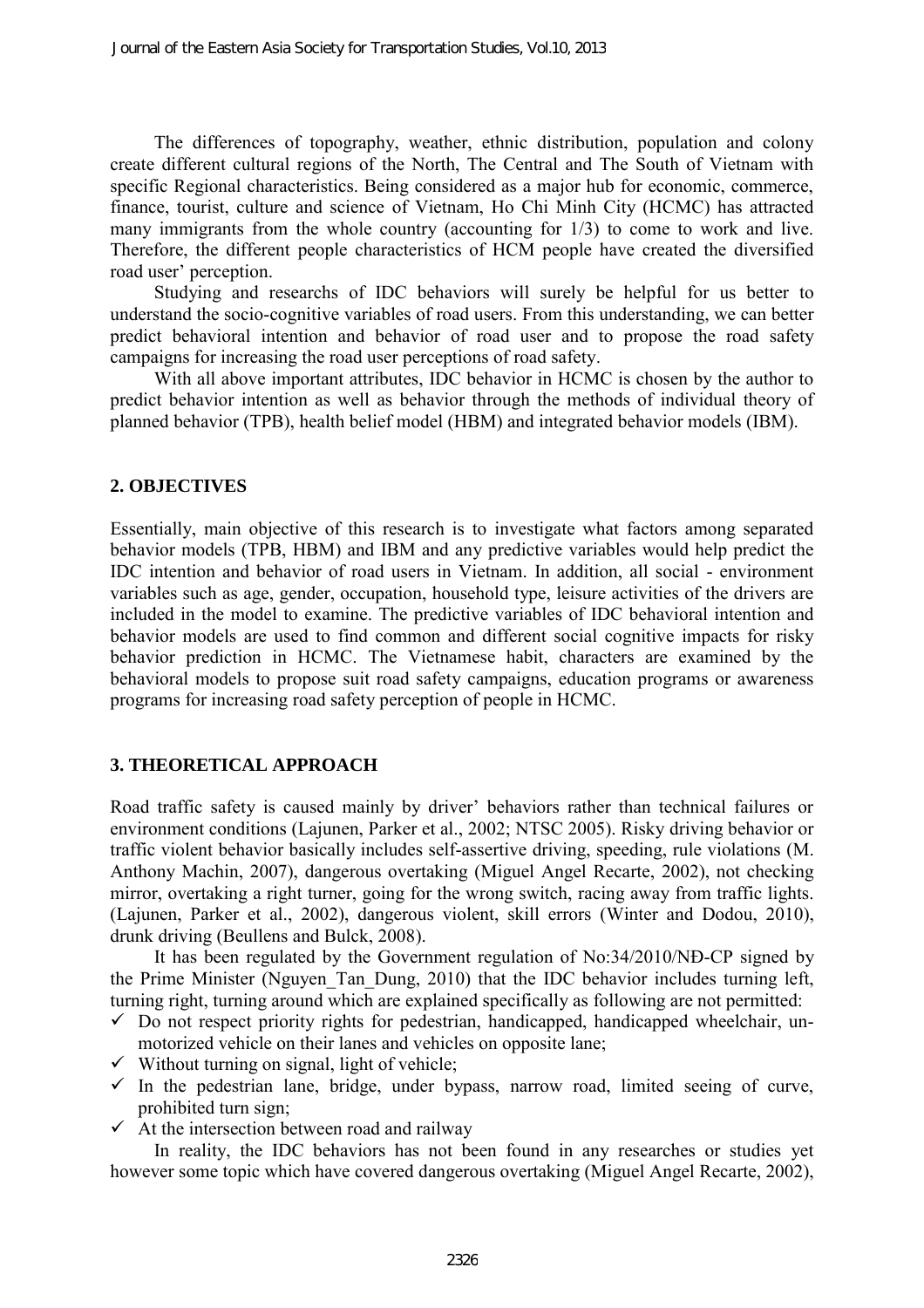wrong lane at roundabout/ junction, taking wrong exit from roundabout, failing to notice a cyclist were found as the relation with IDC behaviors [\(Lajunen, Parker et al., 2002\)](#page-17-1).

With the purpose of understanding what and how drivers have dealed with risky driving behaviors, many studies, researches have concentrated on drivers behaviors through different behavioral models been executed. The researchs also aimed to increase drivers' perception to reduce road accident loss [\(Rothengatter, 2002;](#page-18-4) [Josep Castellà a, 2004;](#page-17-4) [Eric R. Dahlen, 2005;](#page-17-5) [Victoir, Eertmans et al., 2005;](#page-18-5) [De Pelsmacker and Janssens, 2007;](#page-16-2) [Mette Moller and](#page-17-6)  [Gregersen, 2008;](#page-17-6) [Mark A. Elliott, 2010\)](#page-17-7). Some of popular behavioral models which were discussed, applied to examine road user behavior are HBM [\(Rosenstock, 1974\)](#page-18-6), TPB model [\(Ajzen, 1991\)](#page-16-3), social-cognitive model [\(Melinder, 2007\)](#page-17-8), psychosocial function [\(Mette Moller](#page-17-6)  [and Gregersen, 2008\)](#page-17-6).

The extended socio-cognitive variables in the original models were applying widely to predict violation driving intension and behavior [\(Warner;](#page-18-7) [Letirand and Delhomme, 2005;](#page-17-9) [Mark A. Elliott, 2005;](#page-17-10) [Forward, 2006;](#page-17-11) [Warner and Aberg, 2006;](#page-18-8) [De Pelsmacker and Janssens,](#page-16-2)  [2007;](#page-16-2) [L. Åberg, 2007;](#page-17-12) [Paris and Broucke, 2008;](#page-18-9) [Mark A. Elliott, 2010\)](#page-17-7). IBM were proved its powerful in predictive road user behavior toward helmet wearing behavior and speeding behavior (Trinh [, 2013\)](#page-16-4).

### **3.1 Health Belief Model (HBM)**

HBM was proved the helpful road safety model of motivation for taking a positive action to prevent the negative action (speeding, wearing helmet) [\(CAST, 2009\)](#page-16-5). Three main variables were concerned in the model as perceived evaluation, perceived threat and cues to action [\(CAST, 2009\)](#page-16-5).

Perceived evaluation consists of perceived benefits and perceived barriers. Perceived benefits is described the advantage when road user do IDC behavior, as "saving time", "giving a feeling of control over vehicles", "making a good impression on others". Perceived barriers is presented the disadvantage (increasing the risk of getting fined) when road user do IDC.

Perceived threat includes perceived susceptibility and perceived severity. Perceived susceptibility is mentioned the chance of getting bad consequences (getting a ticket, damaging vehicle, getting hurt, hurting others) while doing IDC. Perceived severity is clarified the dangerous level of doing IDC.

The last variable of the model is cues to action. This variable mentions the internal information such as supporting higher fine, automatic ticket and external information (supporting the campaign, education programs) to motivate readiness for behavior change (legal direction change).

HBM was applied widely in road safety area to predict different risky driving behaviors [\(Fernandes, Hatfield et al., 2006;](#page-17-13) [Fernandes and Neves, 2010\)](#page-17-14). HBM variables had not found significant much in predictive the risky behaviors [\(Sissons-Joshi, Beckett et al., 1994;](#page-18-10) [Quine,](#page-18-11)  [Rutter et al., 1998;](#page-18-11) [Lajunen and Räsänen, 2004;](#page-17-15) [Quine, 2006;](#page-18-12) [Ambak, 2010\)](#page-16-6). Perceived benefits was found significant impact to predict intention and behavior of wearing helmet (Quine, 2006; [Trinh, 2013\)](#page-16-4), speeding [\(Trinh, 2013\)](#page-16-4). Perceived susceptibility was identified significant predictor in the wearing helmet behavioral model [\(Trinh, 2013\)](#page-16-4).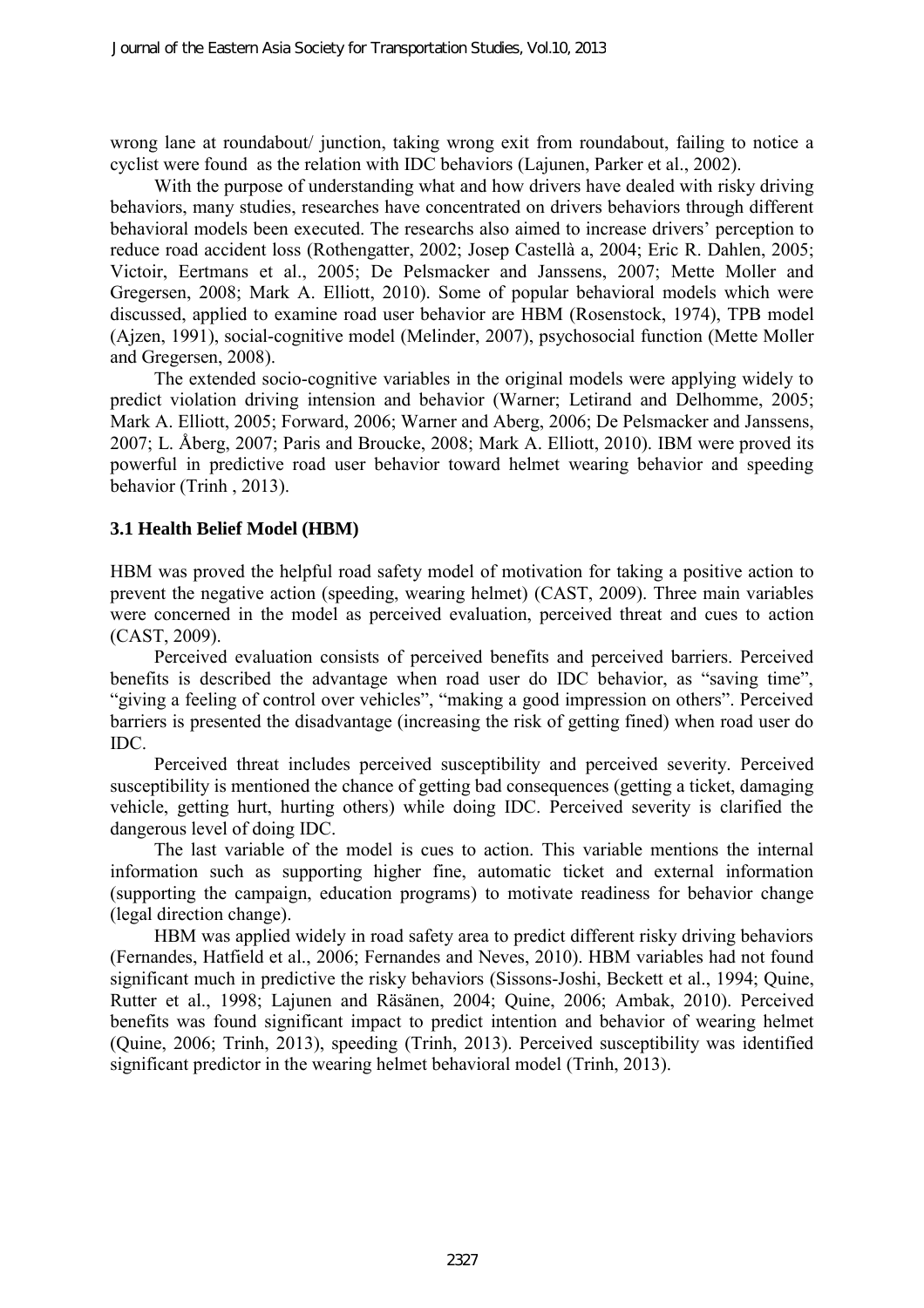### **3.2 Theory of Planned Behavior**

TPB was extended from the theory of reasoned action and that included five variables in the model such as attitude, subjective norm, perceived behavior control, intention and behavior [\(CAST, 2009;](#page-16-5) [Armitage and Conner, 2001\)](#page-16-7).

Attitude indicates the cognitive attitude and affective attitude [\(Eagly and Chaiken,](#page-16-8)  [1993;](#page-16-8) [De Pelsmacker and Janssens, 2007\)](#page-16-2). Road users understand IDC is bad/ dislikable/inacceptable but doing this behavior made them feel exciting/ fun.

Subjective norm is described road user perception from the social pressure (their mother, farther, sister, boy/girl friend…) in the doing IDC.

Perceived behavior control is measured their control level (easy or hard) toward the IDC behavior.

IDC behavioral intention is their personal decision of doing legal direction changing in the next 3 months.

Affective attitude and cognitive attitude, subjective norm and perceived behavioral control were found significantly in lots of the predictive risk traffic models [\(Parker, Reason et](#page-18-13)  [al., 1995;](#page-18-13) [Forward, 2006\)](#page-17-11).

Original HBM are found greater predictive power than original HBM in term of predictive behavioral intention. In the predictive road user behavior model researches, original HBM is showed efficient predictive power than original TPB in wearing helmet behavior on the contrary speeding behavior. IBM was applied in the two other models are proved their predictive power for eliminating disadvantage points and increasing advantage points of original HBM and TPB models [\(Trinh, 2013\)](#page-16-4).

#### **3.3 Integrated Behavioral Model (IBM)**

IBM is a combination among original HBM variables, original TPB variables and extended socio-cognitive variables. IBM is to examine and to predict IDC intention and behavior of Vietnamese. A simplified schematic of IBM is presented in the figure 1.

Similar approach method of the proposed IBM in the Phd thesis [\(Trinh, 2013\)](#page-16-4), original TPB (cognitive attitude, perceived behavioral control in general, subjective norm, behavioral intention), original HBM variables (perceived evaluation, perceived threat, cues to action) and four more socio-cognitive variables (affective attitude, perceived behavioral control in specific, descriptive norm, personal norm) are inputted in turn to the model.

Perceived behavioral control in specific situations describes the level control (easy/ hard) of road user to do legal direction change in specific situations (in a hurry, all other do IDC).

Descriptive norm was proved as a strong predictor of the behavioral intention models and the behavior models [\(Rivis and Sheeran, 2003\)](#page-18-14). Descriptive norm shows the frequency of road user in HCMC do the typical behavior (IDC).

Personal norm is a combination of moral value (IDC is irresponsible) and anticipated regret (IDC is intolerable). Personal norm is significant impact to traffic behavior model [\(De](#page-17-13)  [Pelsmacker and Janssens, 2007;](#page-17-13) [Elliot, 2001\)](#page-17-0).

## **4. METHODS AND DATA COLLECTION**

A questionnaire is designed to measure IDC behavior of road users (target respondents: people driving a motor vehicle) by the face to face method at the public transport terminals,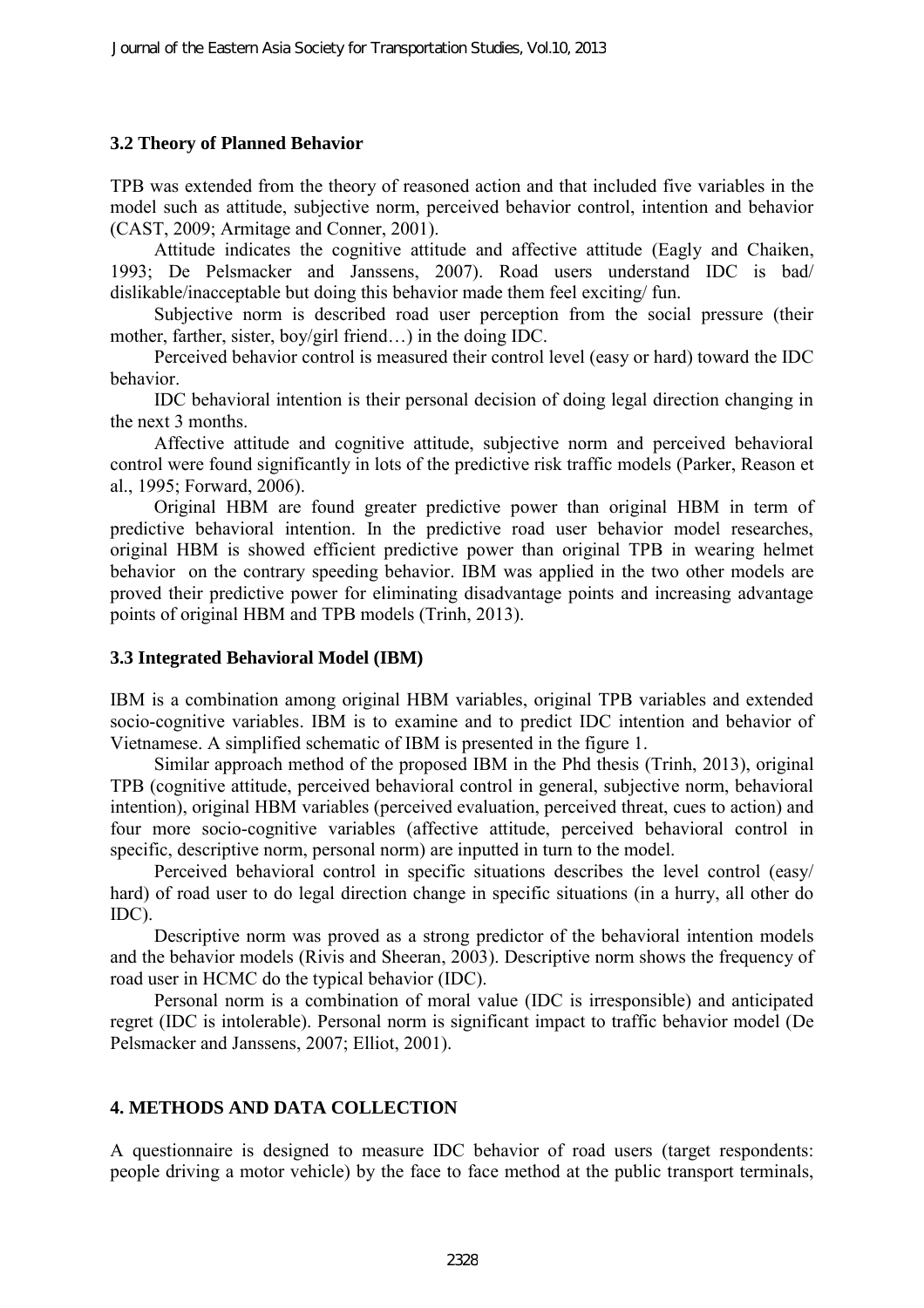households, companies, industry zones, gas stations, markets, colleges, universities in 24 districts and subdistricts of HCMC in spring 2011. The interviewers are provided a careful training of the questionnaire content, interviewing skill, locations, samples to know how collect valid attitude of participant's determinant in term of the IDC behavior. To get the good and value result form the main survey, 10% of samples is conducted for the pretest survey to adjust a completed and perfect questionnaire form and survey skills before. Participation is voluntary and respondents can withdraw at any time and their data would be withdrawn. 415 valid questionnaires show a respond rate of 92%. The sample includes 55% (n=226) of male and 45% of female with a mean age of 30 years (range from 13 - 70 years). 20.5% of participants is student and 48% of them has university level degree. The majority of respondents has at least one motorbike with the rate is 85.6%. The driver accounts for 9.2% of respondents.



Figure 1. Proposed integrated behavior model for IDC

14 standard items (variables) are used to measure the socio-cognitive constructs of the integrated illegal direction changing behaviour. All items are measured using 5-point scales (1: disagreement/ never to 5: agreement/ very often).

The participants' responses on the provisional questionnaire are entered into an SPSS data file and aggregated all questions to be a variable. The Pearson correlation, mean, standard deviation and Cronbach's alpha are tested to identify potential predictors of behavioral intention and behavior as well as to check the reliability of all items (questions) in each proposed (Table 1, Table 2).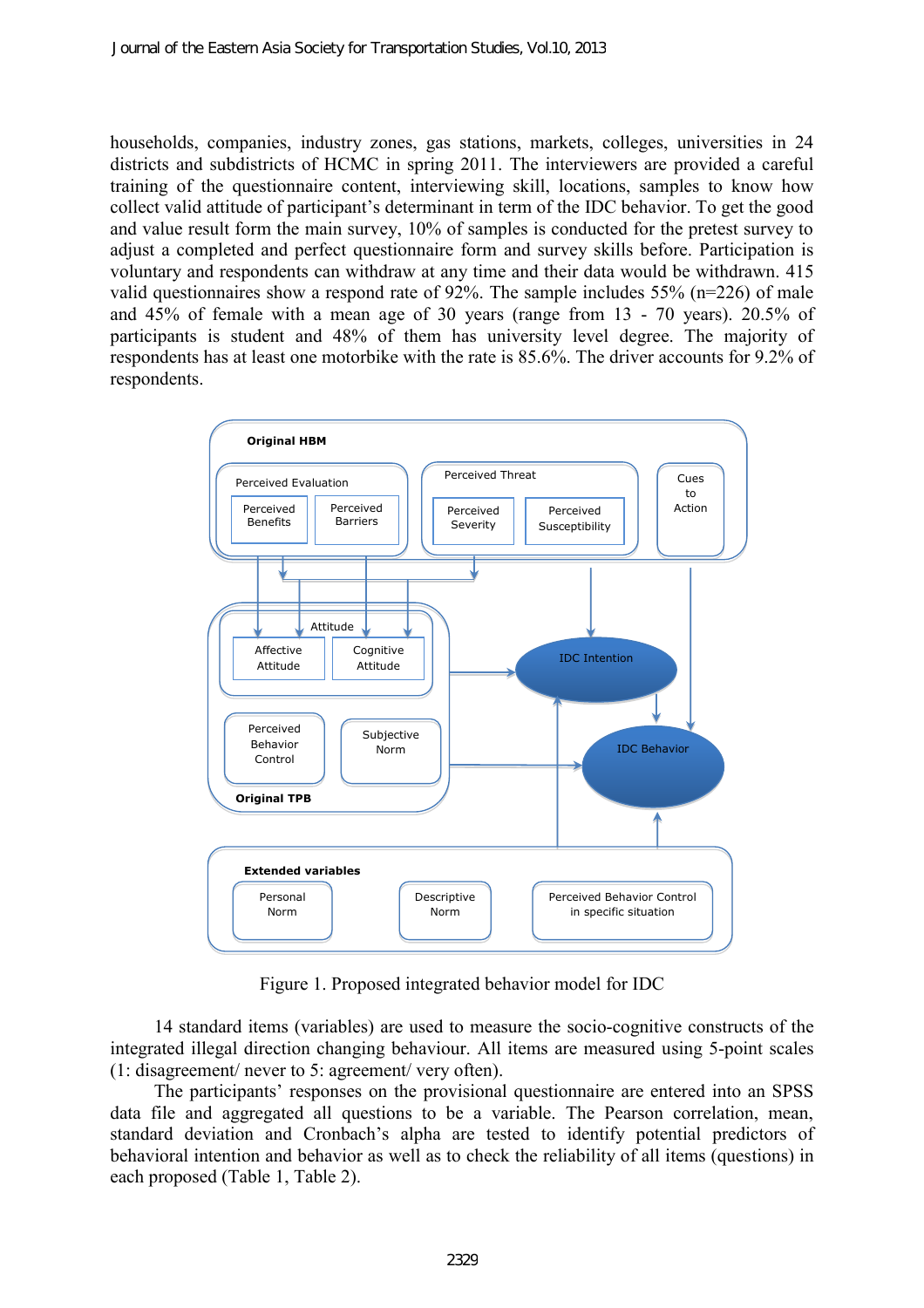Separate original HBM and TPB variables are entered to examine the contribution of the predictors and to identify better predictive models of IDC intension behavior and behavior by the regression model (Table 3, Table 4). Cognitive attitude and affective attitude are explored on the threat perceived (perceived benefits and barriers) and both the threat perceived and the perceived evaluation (perceived severity and susceptibility) by regression models (Table 5).

IBM variables are input in turn in four steps by the stepwise linear regression model. The original variables of the better predictive model (HBM or TPB) are added in the first step. The remaining steps are done by adding the variables of the weaker model and extended variables (Table 6, Table 7).

| Concepts                  | Items                                                              | Scoring | M    | S.D. | N   |
|---------------------------|--------------------------------------------------------------------|---------|------|------|-----|
| PBe                       | IDC makes you save time                                            | (1)     | 2.33 | 0.89 | 415 |
| $(\alpha = .80)$          | IDC gives you a feeling of control over the car                    | (1)     | 2.41 | 0.90 | 415 |
|                           | IDC makes a good impression on others                              | (1)     | 1.99 | 0.87 | 415 |
| PBa                       | IDC increases the risk of getting fined                            | (1)     | 3.85 | 0.7  | 415 |
| C ATT                     | IDC is bad                                                         | (1)     | 3.85 | 0.88 | 415 |
| $(\alpha = .75)$          | IDC is dislikeable                                                 | (1)     | 3.83 | 0.90 | 415 |
|                           | IDC is acceptable (reverse coded)                                  | (1)     | 3.58 | 0.96 | 415 |
| A ATT                     | IDC is exciting                                                    | (1)     | 2.07 | 0.90 | 415 |
| $(\alpha = .87: r = .77)$ | IDC is fun                                                         | (1)     | 2.07 | 0.92 | 415 |
| PN                        | IDC is irresponsible                                               | (1)     | 3.81 | 0.85 | 415 |
| $(\alpha = .83; r = .71)$ | IDC is intolerable                                                 | (1)     | 3.78 | 0.89 | 415 |
| DN                        | How often do other drivers in HCMC IDC?                            | (2)     | 3.47 | 0.91 | 415 |
| SN                        | Important social referent 1 would accept I IDC                     | (1)     | 2.02 | 0.95 | 415 |
| $(\alpha = .89)$          | Important social referent 2 would accept I IDC                     | (1)     | 2.07 | 0.98 | 415 |
|                           | Most people who are important to me think I should                 | (1)     | 2.23 | 0.83 | 415 |
|                           | never IDC (reverse coded)                                          |         |      |      |     |
| PBC                       | I am able to prevent myself from IDC                               | (1)     | 3.72 | 0.93 | 415 |
| $(\alpha = .74; r = .58)$ | It is easy for me to legal direction change                        | (1)     | 3.61 | 0.91 | 415 |
| PBC SS                    | Preventing myself from IDC when I am in a hurry                    | (3)     | 3.45 | 0.75 | 415 |
| $(\alpha = .64; r = .47)$ | Preventing myself from I IDC when most others do                   | (3)     | 3,42 | 0,86 | 415 |
| CA<br>$(\alpha = .79)$    | I fully support cameras to automatically ticket IDC on<br>highways | (1)     | 4.03 | 0.85 | 413 |
|                           | I fully support more public road safety awareness                  | (1)     | 4.14 | 0.83 | 413 |
|                           | campaigns                                                          |         |      |      |     |
|                           | I fully support higher fines                                       | (1)     | 3.78 | 1.02 | 411 |
|                           | I fully support more traffic safety education in primary $\&$      | (1)     | 3.99 | 0.87 | 412 |
|                           | secondary schools                                                  |         |      |      |     |
| PSe                       | IDC is dangerous                                                   | (1)     | 3.90 | 0.90 | 415 |
| PSu                       | The chance of getting a ticket when IDC is high                    | (1)     | 4.04 | 0.86 | 413 |
| $(\alpha = .79)$          | The chance of damaging my vehicle when IDC is high                 | (1)     | 3.88 | 0.86 | 400 |
|                           | The chance of getting hurt in an accident when IDC is              | (1)     | 3.88 | 0.82 | 400 |
|                           | high                                                               |         |      |      |     |
|                           | The chance of hurting others in an accident when is high           | (1)     | 3.93 | 0.86 | 400 |
| BI                        | I have the intention to legal direction change in the next         | (1)     | 3.83 | 0.88 | 415 |
| $(\alpha = .90; r = .82)$ | 3 months                                                           |         |      |      |     |
|                           | I am willing to legal direction change in the next 3               | (1)     | 3.94 | 0.92 | 415 |
|                           | months                                                             |         |      |      |     |
| В                         | How often do you IDC?<br>ow often do you IDC? (2) 2.41 1.00 415    |         |      |      |     |

Table 1. Descriptive of 14 socio-cognitive variables

(1): 1=disagree: 5=agree; (2): 1=never: 5=very often; (3): 1=very hard: 5=very easy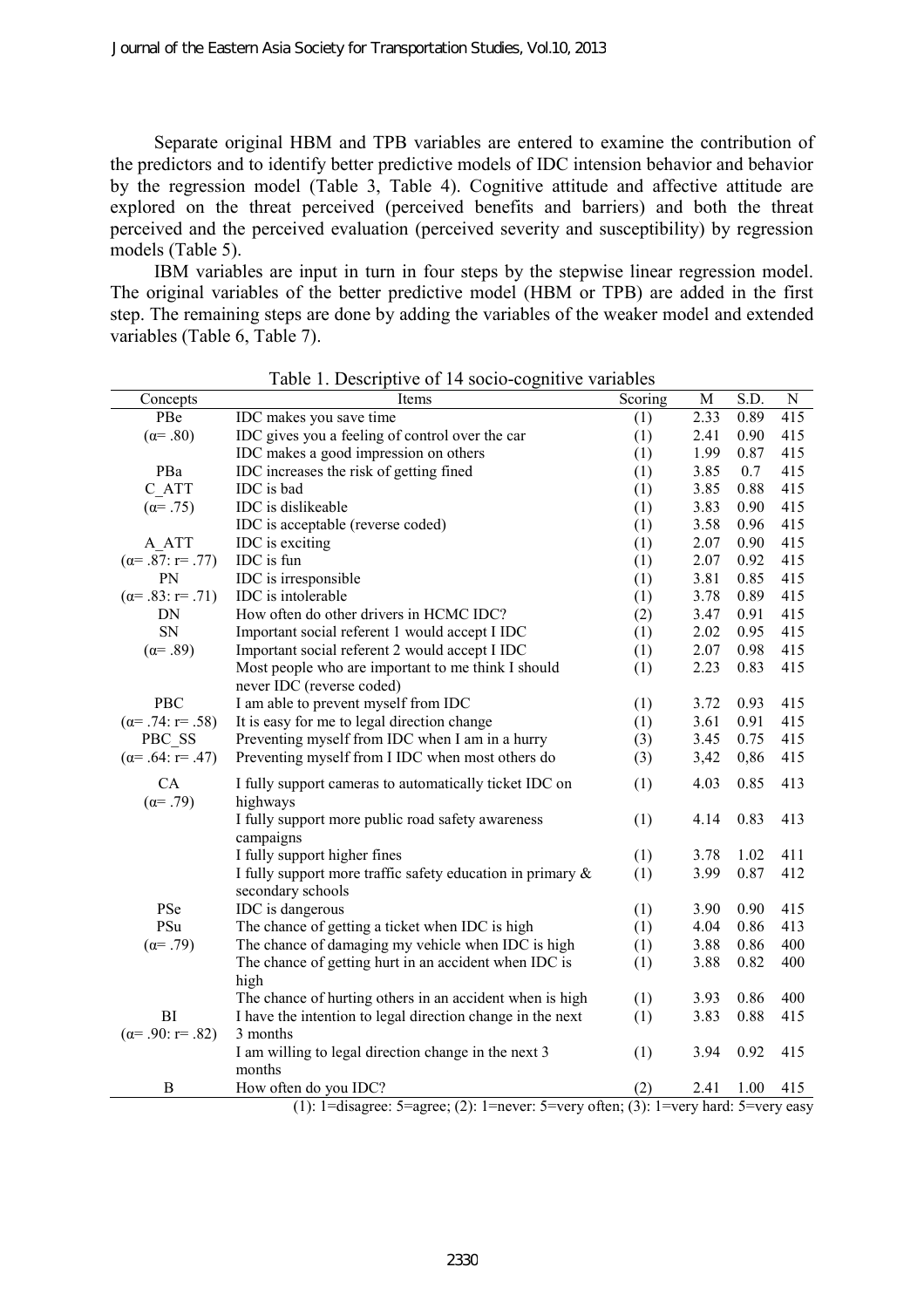| Table 2. Blatistic Of IT Socio-cognitive variables |                                           |                                |                                                                 |                                                                                                                                                                    |                  |                  |                                                                            |                  |                  |                  |                  |                  |                 |      |
|----------------------------------------------------|-------------------------------------------|--------------------------------|-----------------------------------------------------------------|--------------------------------------------------------------------------------------------------------------------------------------------------------------------|------------------|------------------|----------------------------------------------------------------------------|------------------|------------------|------------------|------------------|------------------|-----------------|------|
|                                                    |                                           | 2                              | 3                                                               | 4                                                                                                                                                                  | 5                | 6                |                                                                            | 8                | 9                | 10               | 11               | 12               | 13              | 14   |
| 1. PBe                                             |                                           |                                |                                                                 |                                                                                                                                                                    |                  |                  |                                                                            |                  |                  |                  |                  |                  |                 |      |
| 2. PBa                                             | $-.69^b$                                  |                                |                                                                 |                                                                                                                                                                    |                  |                  |                                                                            |                  |                  |                  |                  |                  |                 |      |
|                                                    | $-0.62^b$<br>$0.53^b$                     | .56 <sup>b</sup>               |                                                                 |                                                                                                                                                                    |                  |                  |                                                                            |                  |                  |                  |                  |                  |                 |      |
| 3. C_ATT<br>4. A_ATT                               |                                           | $-48^{b}$<br>$.57^{b}$         | $-0.55^{b}$<br>.66 <sup>b</sup>                                 |                                                                                                                                                                    |                  |                  |                                                                            |                  |                  |                  |                  |                  |                 |      |
| 5. PN                                              | $-.61^b$                                  |                                |                                                                 |                                                                                                                                                                    |                  |                  |                                                                            |                  |                  |                  |                  |                  |                 |      |
| 6. DN                                              | $-0.44^{b}$                               | .38 $^{\rm b}$                 |                                                                 | $-0.61^b$<br>$-0.41^b$                                                                                                                                             | .40 <sup>b</sup> |                  |                                                                            |                  |                  |                  |                  |                  |                 |      |
| 7. SN                                              | $.67^{\rm b}$                             | $-.60b$                        |                                                                 |                                                                                                                                                                    | $-0.64^{b}$      | $-.47b$          |                                                                            |                  |                  |                  |                  |                  |                 |      |
| 8. PBC                                             |                                           | .47 <sup>b</sup>               | $.38^{b}$<br>$-.62^{b}$<br>$.57^{b}$                            |                                                                                                                                                                    | $.54^{b}$        | .40 <sup>b</sup> |                                                                            |                  |                  |                  |                  |                  |                 |      |
| 9. PBC_SS                                          | $-0.50^{b}$<br>$-0.45^{b}$<br>$-0.18^{b}$ | $.44^{b}$                      | $.44^b$<br>$.19^b$<br>$.53^b$<br>$.26^b$<br>$.57^b$<br>$-.58^b$ | .60 <sup>b</sup><br>-.44 <sup>b</sup><br>-.45 <sup>b</sup><br>-.15 <sup>b</sup><br>-.49 <sup>b</sup><br>-.25 <sup>b</sup><br>-.47 <sup>b</sup><br>.51 <sup>b</sup> | .43 <sup>b</sup> | .31 <sup>b</sup> | $-0.52^b$<br>$-0.45^b$<br>$-0.23^b$<br>$-0.58^b$<br>$-0.64^b$<br>$-0.62^b$ | .40 <sup>b</sup> |                  |                  |                  |                  |                 |      |
| 10. CA                                             |                                           | $.19^{b}$                      |                                                                 |                                                                                                                                                                    | $.25^{\rm b}$    | $.17^{b}$        |                                                                            | $.19^{b}$        | $.18^{b}$        |                  |                  |                  |                 |      |
| 11. PSe                                            | $-.69^b$                                  | .69 <sup>b</sup>               |                                                                 |                                                                                                                                                                    | $.52^b$          | .41 <sup>b</sup> |                                                                            | .47 <sup>b</sup> | .39 <sup>b</sup> | $.14^{b}$        |                  |                  |                 |      |
| 12. PSu                                            | $-0.21^{b}$<br>-.60 <sup>b</sup>          |                                |                                                                 |                                                                                                                                                                    | $.32^b$          | $.23^b$          |                                                                            | .23 <sup>b</sup> | $.15^{\rm b}$    | .30 <sup>b</sup> | .21 <sup>b</sup> |                  |                 |      |
| 13. BI                                             |                                           |                                |                                                                 |                                                                                                                                                                    | .60 <sup>b</sup> | .46 <sup>b</sup> |                                                                            | .47 <sup>b</sup> | .43 <sup>b</sup> | $.19^{b}$        | .56 <sup>b</sup> | .26 <sup>b</sup> |                 |      |
| 14. B                                              | .60 <sup>b</sup>                          | $.27^b$<br>$.57^b$<br>$-.54^b$ |                                                                 |                                                                                                                                                                    | $-.54^{b}$       | $-41^{b}$        |                                                                            | $-45^{b}$        | $-41^{b}$        | $-14^{b}$        | $-.56^b$         | $-19^{b}$        | $-0.61^{\rm b}$ |      |
| Mean                                               | 2.25                                      | 3.85                           | 3.75                                                            | 2.07                                                                                                                                                               | 3.80             | 3.47             | 2.11                                                                       | 3.67             | 3.43             | 3.98             | 3.90             | 3.92             | 3.88            | 2.41 |
| SD                                                 | 0.75                                      | 0.97                           | 0.75                                                            | 0.86                                                                                                                                                               | 0.80             | 0.91             | 0.83                                                                       | 0.82             | 0.69             | 0.70             | 0.99             | 0.66             | 0.86            | 1.00 |

Table 2. Statistic of 14 socio-cognitive variables

 $\gamma$ <sup>\*</sup>p values are as follows:  $\gamma$ <sup>\*</sup>p < 0.05;  $\gamma$ <sup>5</sup>p < 0.01;  $\gamma$ <sup>6</sup>p < 0.001

† Scores range between 1 and 5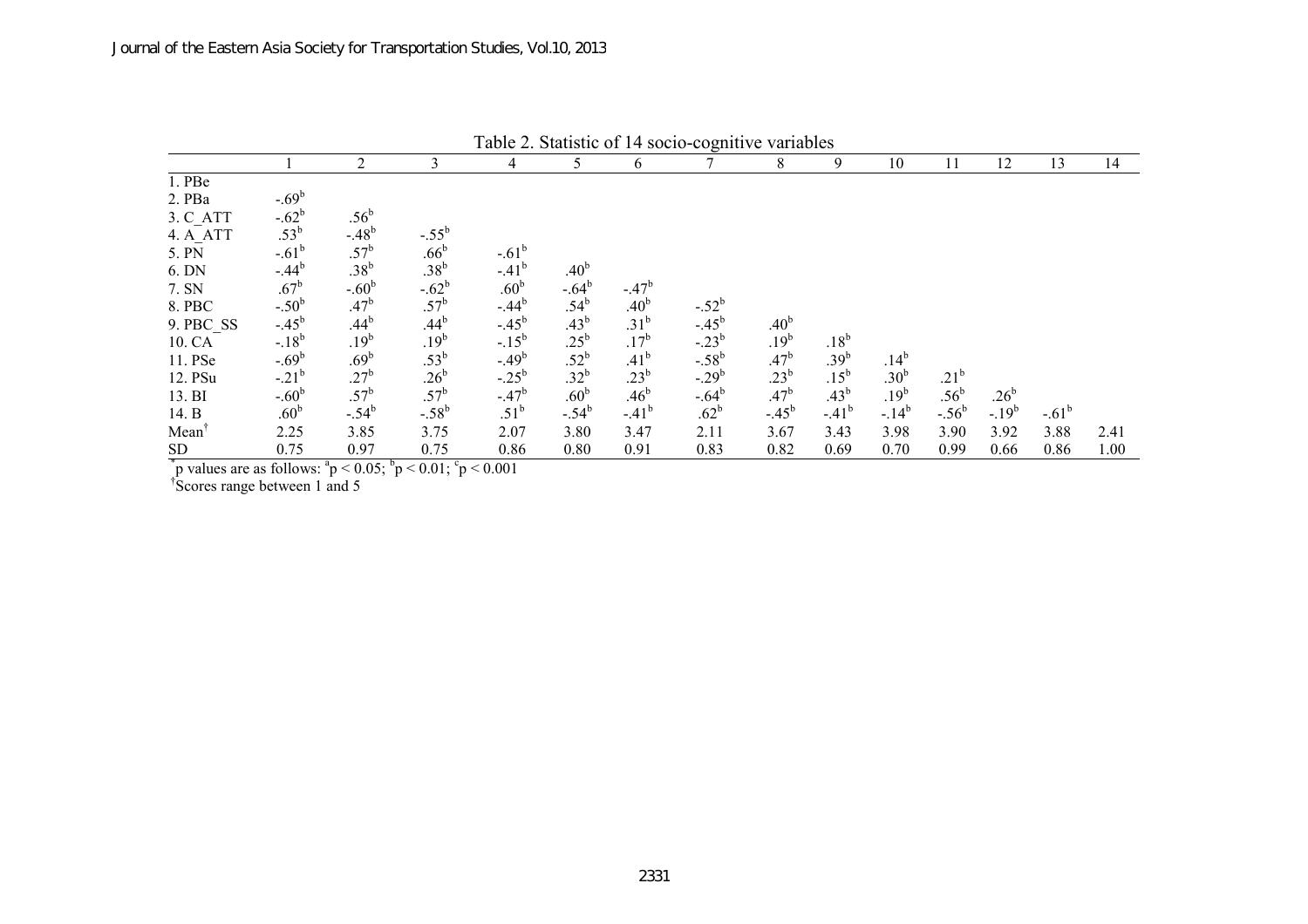### **5. RESULTS**

There are 30.1% and 38.8% of respondents answered that they "occasionally" and "rarely" do IDC. They "occasionally" do this violation behavior on the urban roads (23.1%). The result shows farmer is occupied the highest ratio (1%) of "very often" doing IDC while private employer gets the highest ratio of often doing its (3.1%) among other occupations. Young people (20-30 years) do IDC "occasionally" (30.7%) and "often" (5.7%) than other age levels.

Table 1 shows all questions of road users trend positive of risky behavior (mean range from 3-4 point).

Table 2 presents the means, the standard deviations, the reliability (cronbach alpha test) of each variable and the correlations for each measure. These correlation values are acceptable and significant. The cronbach' alpha checks for reliability of all concepts are higher than 0.71 with the exception of perceived behavior control in general (0.58) and perceived behavior control in specific situation (0.47).

#### **5.1 Health Belief Model**

All original variables of HBM including perceived benefits, perceived barriers, perceived severity, perceived susceptibility and cues to action are predicted the IDC intention and behavior. Perceived benefits, perceived barriers, perceived severity and perceived susceptibility account for  $41\%$  of the variance in IDC intentions ( $p<0.001$ ). The perceived benefit is considered as the most important factor  $(\beta = -0.238, p < 0.000)$ , followed by perceived barriers ( $\beta$ = 0.223, p<0.000), perceived severity ( $\beta$  = 0.214, p<0.000) and perceived susceptibility ( $\beta$ = 0.084, p<0.05) (Table 3).

| Table 3. HBM model in speeding                                                                                                             |         |      |         |          |      |                     |  |  |  |
|--------------------------------------------------------------------------------------------------------------------------------------------|---------|------|---------|----------|------|---------------------|--|--|--|
| Regression of behavioural intentions on HBM-variables*                                                                                     |         |      |         |          |      |                     |  |  |  |
| Variables entered                                                                                                                          | B       | SE B | B       |          | n    | $sr^2$ <sup>†</sup> |  |  |  |
| PERCEIVED BENEFITS                                                                                                                         | $-.270$ | .067 | $-.238$ | $-4.010$ | .000 | .025                |  |  |  |
| PERCEIVED BARRIERS                                                                                                                         | .195    | .053 | .223    | 3.674    | .000 | .021                |  |  |  |
| PERCEIVED SEVERITY                                                                                                                         | .184    | .051 | .214    | 3.613    | .000 | .020                |  |  |  |
| PERCEIVED SUSCEPTIBILITY                                                                                                                   | .109    | .055 | .084    | 1.991    | .047 | .006                |  |  |  |
| <b>CUES TO ACTION</b>                                                                                                                      | .044    | .051 | .036    | .870     | .385 | .001                |  |  |  |
| *N= 395, $R^2$ = 0.41                                                                                                                      |         |      |         |          |      |                     |  |  |  |
| Regression of behaviour on HBM-variables*                                                                                                  |         |      |         |          |      |                     |  |  |  |
| Variables entered                                                                                                                          | B       | SE B | B       |          | p    | sr <sup>2</sup>     |  |  |  |
| PERCEIVED BENEFITS                                                                                                                         | .480    | .076 | .369    | 6.278    | .000 | .059                |  |  |  |
| PERCEIVED BARRIERS                                                                                                                         | $-135$  | .060 | $-.135$ | $-2.250$ | .025 | .008                |  |  |  |
| PERCEIVED SEVERITY                                                                                                                         | $-.198$ | .058 | $-.202$ | $-3.449$ | .001 | .018                |  |  |  |
| PERCEIVED SUSCEPTIBILITY                                                                                                                   | $-.060$ | .062 | $-.041$ | $-970$   | .333 | .001                |  |  |  |
| <b>CUES TO ACTION</b>                                                                                                                      | .024    | .057 | .017    | .417     | .677 | .000                |  |  |  |
| *N= 395, $R^2$ = 0.42                                                                                                                      |         |      |         |          |      |                     |  |  |  |
| $\text{I}^{\dagger}$ sr <sup>2</sup> = the squared semi-partial correlation coefficient. This coefficient equals the R-square change value |         |      |         |          |      |                     |  |  |  |
| from the regression when a variable is added or removed.                                                                                   |         |      |         |          |      |                     |  |  |  |

Regarding the predictive IDC behavior model, perceived benefits, perceived barriers and perceived severity variables are significant with 42% of the total variance. The strongest predictor is contributed from perceived benefits ( $\beta = 0.369$ , p<000), followed by perceived barriers ( $\beta$  = -0.135, p<0.03) and perceived severity ( $\beta$ =-0.202, p<0.002) (Table 3).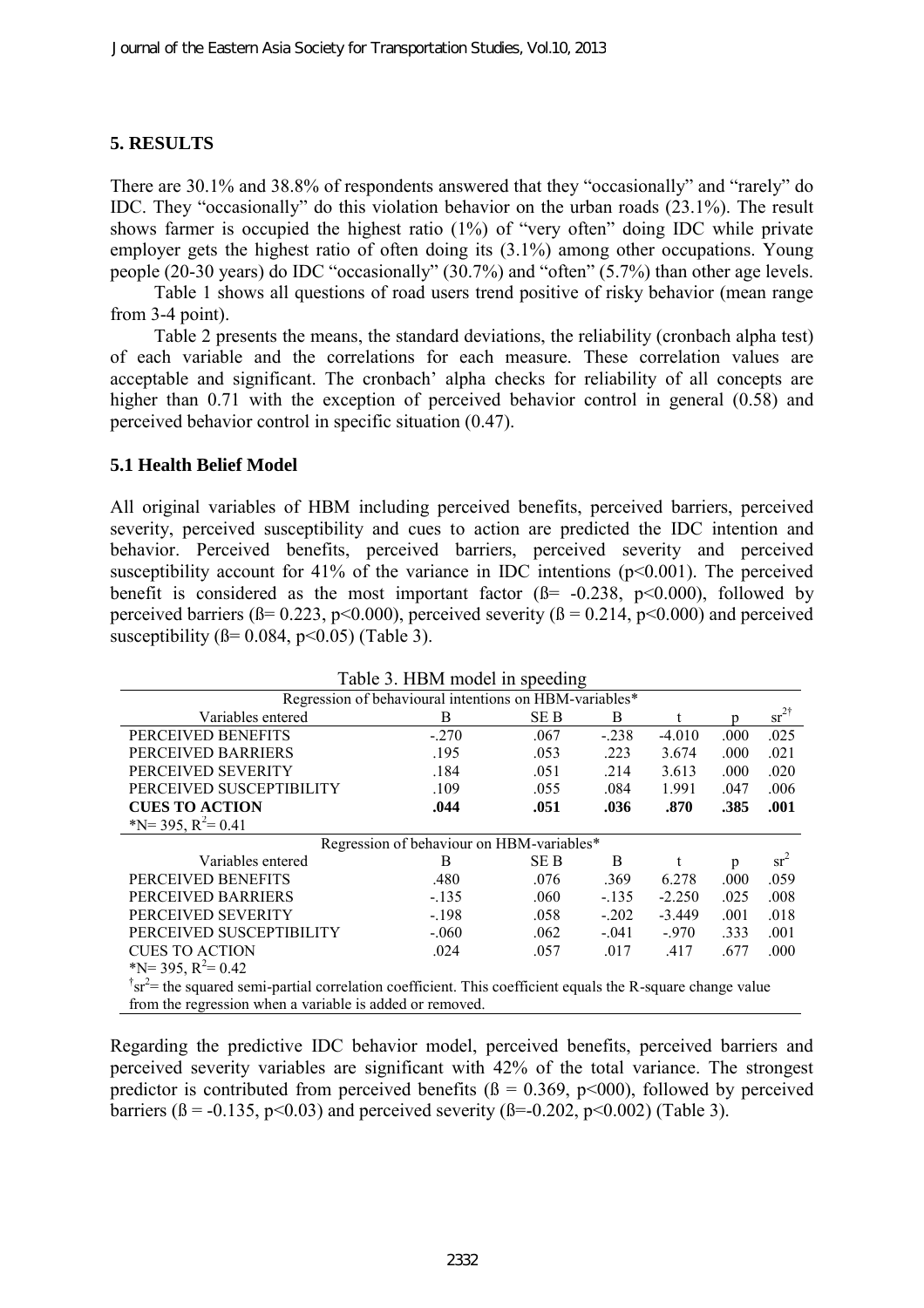#### **5.2 Theory Of Planned Behavior**

In the case of adding separately the original TPB variables in to the predictive model, it is presented statistically significant predictors with accounting for 60% of the total variance in IDC intention (Table 4). The subjective norm variable is considered as the strongest predictor  $(\beta = -0.431, p<0.000)$ , followed by cognitive attitude  $(\beta = 0.243, p<0.000)$ , perceived behavioral control in general  $(\beta = 0.048, p<0.03)$ .

Behavior intentions and perceived behavioral control in general are predicted statistically significant toward the IDC behavior and explaining 41% of the total variance. Behavior intention is identified as the most important predictor  $(\beta = -0.516, p<0.000)$ , followed by perceived behavior in general  $(\beta = 0.206, p < 0.000)$ .

| Regression of behavioural intentions on TPB-variables* |         |      |         |           |      |        |  |  |
|--------------------------------------------------------|---------|------|---------|-----------|------|--------|--|--|
| Variables entered                                      | B       | SE B |         |           |      | $sr^2$ |  |  |
| <b>COGNITIVE ATTITUDE</b>                              | .280    | .057 | .243    | 4.931     | .000 | .032   |  |  |
| <b>SUBJECTIVE NORM</b>                                 | $-.446$ | .049 | $-.431$ | $-9.037$  | .000 | .107   |  |  |
| PERCEIVED BEHAVIOURAL CONTROL IN                       | .111    | .048 | .106    | 2.318     | .021 | .007   |  |  |
| <b>GENERAL</b>                                         |         |      |         |           |      |        |  |  |
| *N= 415, $R^2$ = 0.46                                  |         |      |         |           |      |        |  |  |
| Regression of behaviour on TPB-variables*              |         |      |         |           |      |        |  |  |
| Variables entered                                      | В       | SE B | ß       |           | p    | $sr^2$ |  |  |
| <b>BEHAVIOURAL INTENTIONS</b>                          | $-.600$ | .050 | $-.516$ | $-12.006$ | .000 | .207   |  |  |
| PERCEIVED BEHAVIOURAL CONTROL IN                       | $-251$  | .053 | $-.206$ | $-4.786$  | .000 | .033   |  |  |
| <b>GENERAL</b>                                         |         |      |         |           |      |        |  |  |
| $N = 415$ , $R^2 = 0.41$                               |         |      |         |           |      |        |  |  |

Table 4. TPB model for Speeding Intention and Speeding behavior

Cognitive attitude is predicted on all of questions that are representative for perceived benefits and barriers with 42% of the total variance. Affective attitude is contributed from one question of perceived benefits and perceived barriers accounting 31% of the variance. "IDC increases the risk of getting fined" is presented the strongest predictor of the cognitive attitude regression model ( $\beta$  = 0.257, p<0.000) and being the weaker predictor of the affective attitude regression model ( $\beta$  = -0.222, p<0.000). "IDC is making a good impression" is considered as the most important predictor  $(\beta = 0.246, p < 0.000)$ .

Considering more perceived severity and perceived susceptibility in the predictive cognitive and affective attitude models, the total variance is a bit higher (42% and 31% respectively). The predictors of the cognitive attitude model are less than the previous models (Table 5). "IDC is making a good impression" is contributed as the strongest predictor in both cognitive and affective attitude models ( $\beta$  = -0.224, p<0.000;  $\beta$  = 0.212, p<0.000).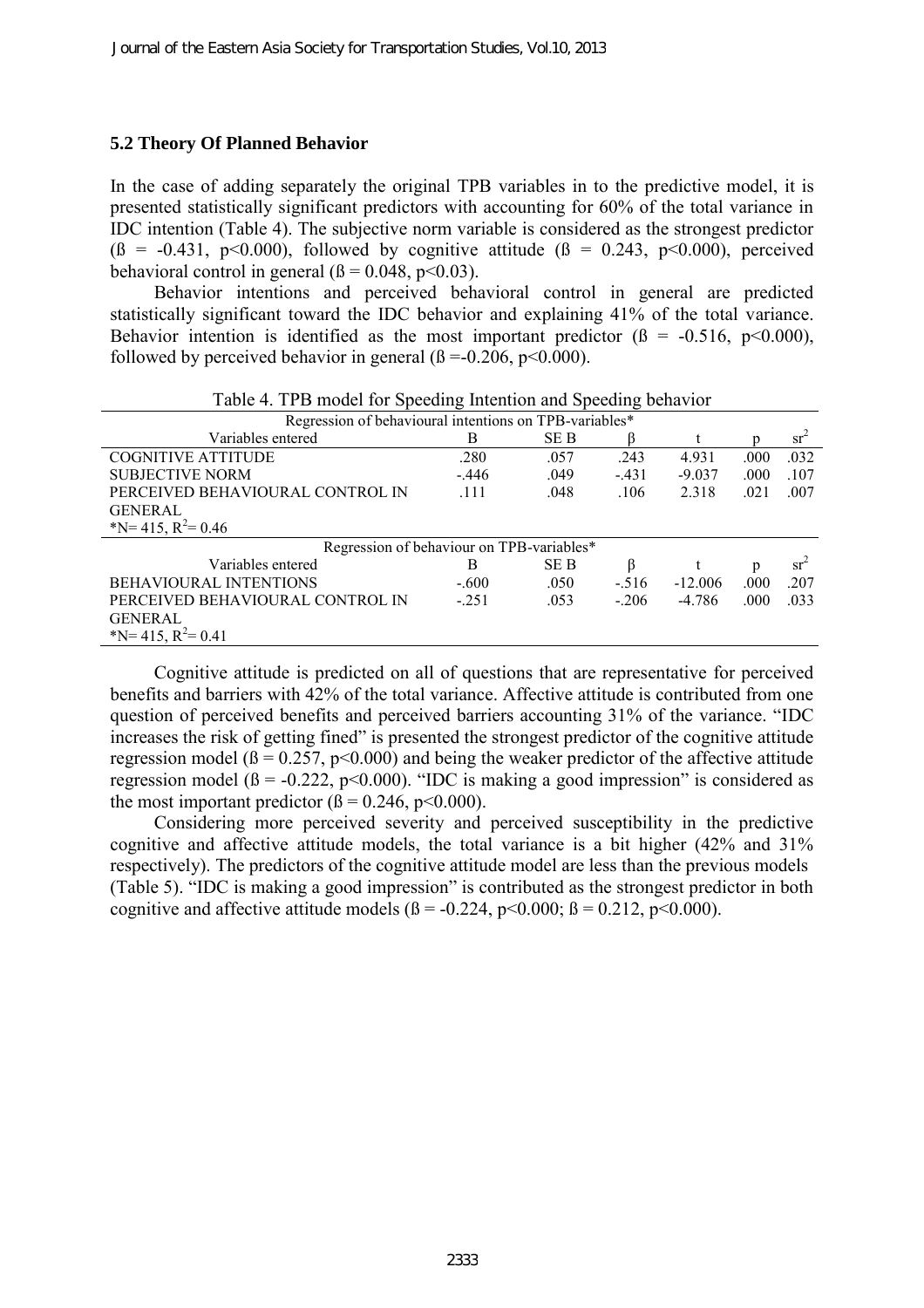| $sr^2$<br>SE <sub>B</sub><br>Variables entered<br>B.<br>β<br>t<br>p<br>$-137$<br>.049<br>$-163$<br>$-2.820$<br>.005<br>.011<br>IDC makes you save time<br>IDC gives you a feeling of control over the<br>.044<br>$-2.388$<br>.017<br>.008<br>$-.105$<br>$-127$<br>vehicle<br>IDC is making a good impression<br>.033<br>$-.202$<br>.041<br>$-.235$<br>$-.4880$<br>.000<br>IDC increases the risk of getting fined<br>.197<br>.041<br>.257<br>4.834<br>.033<br>.000<br>*N= 415, $R^2$ = 0.42<br>Regression of affective attitude on perceived benefits and barriers*<br>$sr^2$<br>SE <sub>B</sub><br>$\beta$<br>Variables entered<br>B<br>t<br>p<br>.123<br>.052<br>IDC makes you save time<br>.119<br>.061<br>1.951<br>.006 | Regression of cognitive attitude on perceived benefits and barriers* |      |      |      |       |      |      |
|-----------------------------------------------------------------------------------------------------------------------------------------------------------------------------------------------------------------------------------------------------------------------------------------------------------------------------------------------------------------------------------------------------------------------------------------------------------------------------------------------------------------------------------------------------------------------------------------------------------------------------------------------------------------------------------------------------------------------------|----------------------------------------------------------------------|------|------|------|-------|------|------|
|                                                                                                                                                                                                                                                                                                                                                                                                                                                                                                                                                                                                                                                                                                                             |                                                                      |      |      |      |       |      |      |
|                                                                                                                                                                                                                                                                                                                                                                                                                                                                                                                                                                                                                                                                                                                             |                                                                      |      |      |      |       |      |      |
|                                                                                                                                                                                                                                                                                                                                                                                                                                                                                                                                                                                                                                                                                                                             |                                                                      |      |      |      |       |      |      |
|                                                                                                                                                                                                                                                                                                                                                                                                                                                                                                                                                                                                                                                                                                                             |                                                                      |      |      |      |       |      |      |
|                                                                                                                                                                                                                                                                                                                                                                                                                                                                                                                                                                                                                                                                                                                             |                                                                      |      |      |      |       |      |      |
|                                                                                                                                                                                                                                                                                                                                                                                                                                                                                                                                                                                                                                                                                                                             |                                                                      |      |      |      |       |      |      |
|                                                                                                                                                                                                                                                                                                                                                                                                                                                                                                                                                                                                                                                                                                                             |                                                                      |      |      |      |       |      |      |
|                                                                                                                                                                                                                                                                                                                                                                                                                                                                                                                                                                                                                                                                                                                             |                                                                      |      |      |      |       |      |      |
|                                                                                                                                                                                                                                                                                                                                                                                                                                                                                                                                                                                                                                                                                                                             |                                                                      |      |      |      |       |      |      |
|                                                                                                                                                                                                                                                                                                                                                                                                                                                                                                                                                                                                                                                                                                                             |                                                                      |      |      |      |       |      |      |
|                                                                                                                                                                                                                                                                                                                                                                                                                                                                                                                                                                                                                                                                                                                             | IDC gives you a feeling of control over the                          | .075 | .056 | .078 | 1.353 | .177 | .003 |
| vehicle                                                                                                                                                                                                                                                                                                                                                                                                                                                                                                                                                                                                                                                                                                                     |                                                                      |      |      |      |       |      |      |
| IDC is making a good impression<br>.246<br>.037<br>.245<br>.052<br>4.704<br>.000                                                                                                                                                                                                                                                                                                                                                                                                                                                                                                                                                                                                                                            |                                                                      |      |      |      |       |      |      |
| IDC increases the risk of getting fined<br>$-196$<br>.051<br>$-.222$<br>$-3.826$<br>.000<br>.025                                                                                                                                                                                                                                                                                                                                                                                                                                                                                                                                                                                                                            |                                                                      |      |      |      |       |      |      |
| *N= 415, $R^2$ = 0.31                                                                                                                                                                                                                                                                                                                                                                                                                                                                                                                                                                                                                                                                                                       |                                                                      |      |      |      |       |      |      |
| Regression of cognitive attitude on perceived benefits and barriers + perceived severity and susceptibility*                                                                                                                                                                                                                                                                                                                                                                                                                                                                                                                                                                                                                |                                                                      |      |      |      |       |      |      |
| $sr^2$<br>Variables entered<br>B<br>SE B<br>β<br>t<br>$\mathbf{p}$                                                                                                                                                                                                                                                                                                                                                                                                                                                                                                                                                                                                                                                          |                                                                      |      |      |      |       |      |      |
| $-.121$<br>.050<br>$-146$<br>$-2.397$<br>.017<br>IDC makes you save time                                                                                                                                                                                                                                                                                                                                                                                                                                                                                                                                                                                                                                                    |                                                                      |      |      |      |       |      | .008 |
| IDC gives you a feeling of control over the<br>$-.077$<br>.045<br>$-.094$<br>$-1.701$<br>.090                                                                                                                                                                                                                                                                                                                                                                                                                                                                                                                                                                                                                               |                                                                      |      |      |      |       |      | .004 |
| vehicle                                                                                                                                                                                                                                                                                                                                                                                                                                                                                                                                                                                                                                                                                                                     |                                                                      |      |      |      |       |      |      |
| IDC is making a good impression<br>$-.191$<br>.043<br>$-.224$<br>$-4.416$<br>.000                                                                                                                                                                                                                                                                                                                                                                                                                                                                                                                                                                                                                                           |                                                                      |      |      |      |       |      | .029 |
| IDC increases the risk of getting fined<br>.149<br>.046<br>.196<br>3.222<br>.001                                                                                                                                                                                                                                                                                                                                                                                                                                                                                                                                                                                                                                            |                                                                      |      |      |      |       |      | .015 |
| .127<br>IDC is dangerous<br>.044<br>.090<br>1.529<br>.067                                                                                                                                                                                                                                                                                                                                                                                                                                                                                                                                                                                                                                                                   |                                                                      |      |      |      |       |      | .003 |
| The chance of getting a ticket when IDC is<br>.225<br>.041<br>.034<br>.048<br>1.214                                                                                                                                                                                                                                                                                                                                                                                                                                                                                                                                                                                                                                         |                                                                      |      |      |      |       |      | .002 |
| high                                                                                                                                                                                                                                                                                                                                                                                                                                                                                                                                                                                                                                                                                                                        |                                                                      |      |      |      |       |      |      |
| The chance of damaging my vehicle when<br>.023<br>.020<br>.061<br>.320<br>.749                                                                                                                                                                                                                                                                                                                                                                                                                                                                                                                                                                                                                                              |                                                                      |      |      |      |       |      | .000 |
| IDC is high                                                                                                                                                                                                                                                                                                                                                                                                                                                                                                                                                                                                                                                                                                                 |                                                                      |      |      |      |       |      |      |
| The chance of getting hurt in an accident<br>.132<br>.080<br>.146<br>1.644<br>.101                                                                                                                                                                                                                                                                                                                                                                                                                                                                                                                                                                                                                                          |                                                                      |      |      |      |       |      | .004 |
| when IDC is high                                                                                                                                                                                                                                                                                                                                                                                                                                                                                                                                                                                                                                                                                                            |                                                                      |      |      |      |       |      |      |
| The chance of hurting others in an accident<br>$-.066$<br>.074<br>$-.076$<br>$-.890$<br>.374                                                                                                                                                                                                                                                                                                                                                                                                                                                                                                                                                                                                                                |                                                                      |      |      |      |       |      | .001 |
| when IDC is high<br>*N= 398, $R^2$ = 0.44                                                                                                                                                                                                                                                                                                                                                                                                                                                                                                                                                                                                                                                                                   |                                                                      |      |      |      |       |      |      |
|                                                                                                                                                                                                                                                                                                                                                                                                                                                                                                                                                                                                                                                                                                                             |                                                                      |      |      |      |       |      |      |
| Regression of affective attitude on perceived benefits and barriers + perceived severity and susceptibility*<br>$sr^2$<br>Variables entered                                                                                                                                                                                                                                                                                                                                                                                                                                                                                                                                                                                 |                                                                      |      |      |      |       |      |      |
| B<br>SE B<br>β<br>t<br>p<br>.102<br>.105<br>1.598<br>.111                                                                                                                                                                                                                                                                                                                                                                                                                                                                                                                                                                                                                                                                   |                                                                      |      |      |      |       |      | .004 |
| IDC makes you save time<br>.064<br>.034<br>.057                                                                                                                                                                                                                                                                                                                                                                                                                                                                                                                                                                                                                                                                             |                                                                      |      |      |      |       |      | .001 |
| IDC gives you a feeling of control over the<br>.036<br>.600<br>.549<br>vehicle                                                                                                                                                                                                                                                                                                                                                                                                                                                                                                                                                                                                                                              |                                                                      |      |      |      |       |      |      |
| IDC is making a good impression<br>.211<br>.054<br>.212<br>3.869<br>.000                                                                                                                                                                                                                                                                                                                                                                                                                                                                                                                                                                                                                                                    |                                                                      |      |      |      |       |      | .026 |
| IDC increases the risk of getting fined<br>.058<br>$-1.736$<br>.083<br>$-.101$<br>$-114$                                                                                                                                                                                                                                                                                                                                                                                                                                                                                                                                                                                                                                    |                                                                      |      |      |      |       |      | .005 |
| IDC is dangerous<br>$-154$<br>.055<br>$-2.805$<br>.005<br>$-.178$                                                                                                                                                                                                                                                                                                                                                                                                                                                                                                                                                                                                                                                           |                                                                      |      |      |      |       |      | .013 |
| The chance of getting a ticket when IDC is<br>.043<br>$-.065$<br>$-.065$<br>$-1.532$<br>.126                                                                                                                                                                                                                                                                                                                                                                                                                                                                                                                                                                                                                                |                                                                      |      |      |      |       |      | .004 |
| high                                                                                                                                                                                                                                                                                                                                                                                                                                                                                                                                                                                                                                                                                                                        |                                                                      |      |      |      |       |      |      |
| The chance of damaging my vehicle when<br>$-.137$<br>.077<br>$-136$<br>$-1.780$<br>.076                                                                                                                                                                                                                                                                                                                                                                                                                                                                                                                                                                                                                                     |                                                                      |      |      |      |       |      | .005 |
| IDC is high                                                                                                                                                                                                                                                                                                                                                                                                                                                                                                                                                                                                                                                                                                                 |                                                                      |      |      |      |       |      |      |
| The chance of getting hurt in an accident<br>.063<br>.101<br>.060<br>.624<br>.533                                                                                                                                                                                                                                                                                                                                                                                                                                                                                                                                                                                                                                           |                                                                      |      |      |      |       |      | .001 |
| when IDC is high                                                                                                                                                                                                                                                                                                                                                                                                                                                                                                                                                                                                                                                                                                            |                                                                      |      |      |      |       |      |      |
| The chance of hurting others in an accident<br>$-.022$<br>.093<br>$-0.022$<br>$-.237$<br>.813                                                                                                                                                                                                                                                                                                                                                                                                                                                                                                                                                                                                                               |                                                                      |      |      |      |       |      | .000 |
| when IDC is high                                                                                                                                                                                                                                                                                                                                                                                                                                                                                                                                                                                                                                                                                                            |                                                                      |      |      |      |       |      |      |
| *N= 398, $R^2$ = 0.34                                                                                                                                                                                                                                                                                                                                                                                                                                                                                                                                                                                                                                                                                                       |                                                                      |      |      |      |       |      |      |

# Table 5. Regression predictive model for attitude and cognitive attitude

### **5.3 Integrated Behavioral Model**

IDC behavioral intention models are predicted from proposed socio-cognitive variables in four steps that present in Table 6 and Figure 2.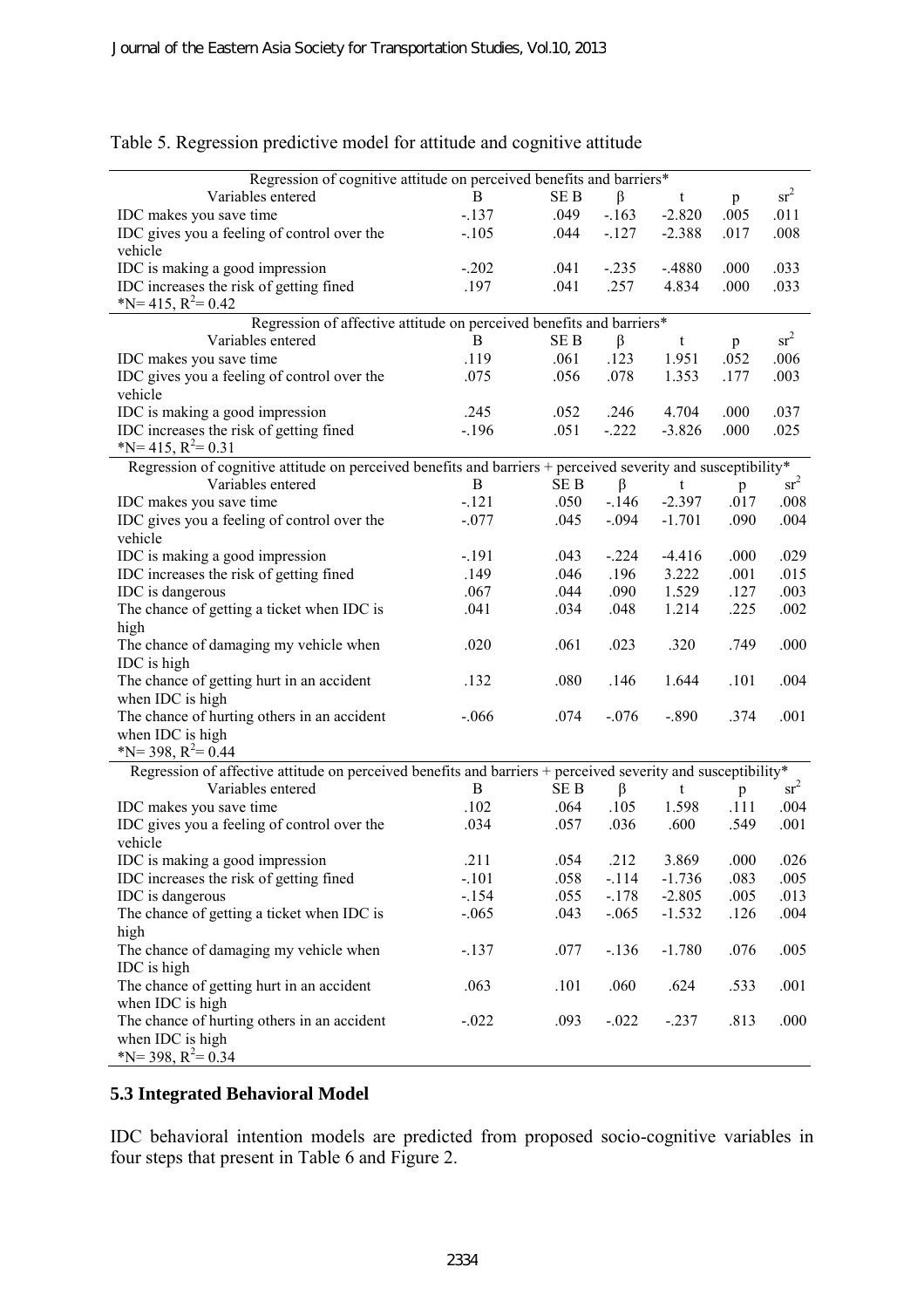| STEP <sub>1</sub>                                                  | B                | <b>SE</b>   | $\beta$  | t           | p    | $sr^2$ |
|--------------------------------------------------------------------|------------------|-------------|----------|-------------|------|--------|
|                                                                    |                  | B           |          |             |      |        |
| <b>COGNITIVE ATTITUDE</b>                                          | .264             | .059        | .228     | 4.477       | .000 | .028   |
| <b>SUBJECTIVE NORM</b>                                             | $-.449$          | .051        | $-.435$  | $-8.802$    | .000 | .109   |
| PERCEIVED BEHAVIOURAL                                              | .113             | .049        | .109     | 2.309       | .021 | .007   |
| <b>CONTROL IN GENERAL</b>                                          |                  |             |          |             |      |        |
| $R^2$ change= .45<br>$R^2 = .45$<br>F change= $107.447$ (p < .000) |                  |             |          |             |      |        |
| STEP <sub>2</sub>                                                  | B                | <b>SE</b>   | $\beta$  | t           | p    | $sr^2$ |
|                                                                    |                  | $\mathbf B$ |          |             |      |        |
| <b>COGNITIVE ATTITUDE</b>                                          | .228             | .060        | .197     | 3.777       | .000 | .020   |
| <b>SUBJECTIVE NORM</b>                                             | $-.407$          | .055        | $-.394$  | $-7.408$    | .000 | .076   |
| PERCEIVED BEHAVIOURAL CONTROL                                      | .089             | .049        | .085     | 1.804       | .072 | .004   |
| <b>IN GENERAL</b>                                                  |                  |             |          |             |      |        |
| <b>AFFECTIVE ATTITUDE</b>                                          | $-.032$          | .049        | $-.032$  | $-.651$     | .515 | .001   |
| PERCEIVED BEHAVIOURAL                                              | .145             | .055        | .117     | 2.635       | .009 | .010   |
| <b>CONTROL IN SPECIFIC SITUATIONS</b>                              |                  |             |          |             |      |        |
| $R^2 = .46$<br>$R^2$ change= .01<br>F change= $4.154$ (p= 0.16)    |                  |             |          |             |      |        |
| STEP <sub>3</sub>                                                  | B                | SЕ          | $\beta$  | $\mathsf t$ |      | $sr^2$ |
|                                                                    |                  |             |          |             | p    |        |
|                                                                    |                  | B           |          |             |      |        |
| <b>COGNITIVE ATTITUDE</b>                                          | .135             | .062        | .116     | 2.189       | .029 | .006   |
| <b>SUBJECTIVE NORM</b>                                             | $-.324$          | .056        | $-.314$  | $-5.838$    | .000 | .044   |
| PERCEIVED BEHAVIOURAL CONTROL                                      | .038             | .049        | .037     | .782        | .435 | .001   |
| <b>IN GENERAL</b>                                                  |                  |             |          |             |      |        |
| AFFECTIVE ATTITUDE                                                 | .036             | .049        | .036     | .728        | .467 | .001   |
| PERCEIVED BEHAVIOURAL                                              | .131             | .053        | .105     | 2.453       | .015 | .008   |
| <b>CONTROL IN SPECIFIC SITUATIONS</b>                              |                  |             |          |             |      |        |
| <b>DESCRIPTIVE NORM</b>                                            | .131             | .040        | .138     | 3.282       | .001 | .014   |
| PERSONAL NORM                                                      | .231             | .058        | .217     | 4.001       | .000 | .021   |
| $R^2 = .50$<br>$R^2$ change= .04<br>F change= $13.482$ (p < .000)  |                  |             |          |             |      |        |
| STEP <sub>4</sub>                                                  | $\boldsymbol{B}$ | <b>SE</b>   | $\beta$  | t           | p    | $sr^2$ |
|                                                                    |                  | B           |          |             |      |        |
| <b>COGNITIVE ATTITUDE</b>                                          | .096             | .062        | .083     | 1.552       | .122 | .003   |
| <b>SUBJECTIVE NORM</b>                                             | $-.263$          | .058        | $-.254$  | $-4.524$    | .000 | .026   |
| PERCEIVED BEHAVIOURAL CONTROL                                      | .017             | .048        | .016     | .347        | .729 | .000   |
| <b>IN GENERAL</b>                                                  |                  |             |          |             |      |        |
| <b>AFFECTIVE ATTITUDE</b>                                          | .053             | .049        | .053     | 1.080       | .281 | .001   |
| PERCEIVED BEHAVIOURAL                                              | .106             | .053        | .085     | 1.985       | .048 | .005   |
| <b>CONTROL IN SPECIFIC SITUATIONS</b>                              |                  |             |          |             |      |        |
| <b>DESCRIPTIVE NORM</b>                                            | .112             | .040        | .119     | 2.821       | .005 | .010   |
| PERSONAL NORM                                                      | .200             | .058        | .188     | 3.431       | .001 | .015   |
| PERCEIVED BENEFITS                                                 | .007             | .068        | .006     | .100        | .920 | .000   |
| PERCEIVED BARRIERS                                                 | .092             | .050        | .106     | 1.859       | .064 | .004   |
| PERCEIVED SEVERITY                                                 | .112             | .047        | .130     | 2.380       | .018 | .007   |
| PERCEIVED SUSCEPTIBILITY                                           | .022             | .051        | .017     | .439        | .661 | .000   |
| <b>CUES TO ACTION</b>                                              | $-0.016$         | .047        | $-0.013$ | $-.352$     | .725 | .000   |
| $R^2 = .52$<br>$R^2$ change= .02                                   |                  |             |          |             |      |        |
| F change= $3.634$ (p= .003)                                        |                  |             |          |             |      |        |
| $N = 395$                                                          |                  |             |          |             |      |        |

#### Table 6. IBM for predictive IDC intention

TPB variables are more powerful predictions than the HBM variables in term of the predictive IDC behavioral intention (same findings as Phd thesis [\(Anh 2013\)](#page-16-4). So original TPB variables and other socio-cognitive variables are entered before HBM variables in four steps by stepwise regression model.

In the first step, all three original TPB variables are identified contributing to the model with 45% of total variance. Subjective norm is the most important predictor  $(\beta = -0.435,$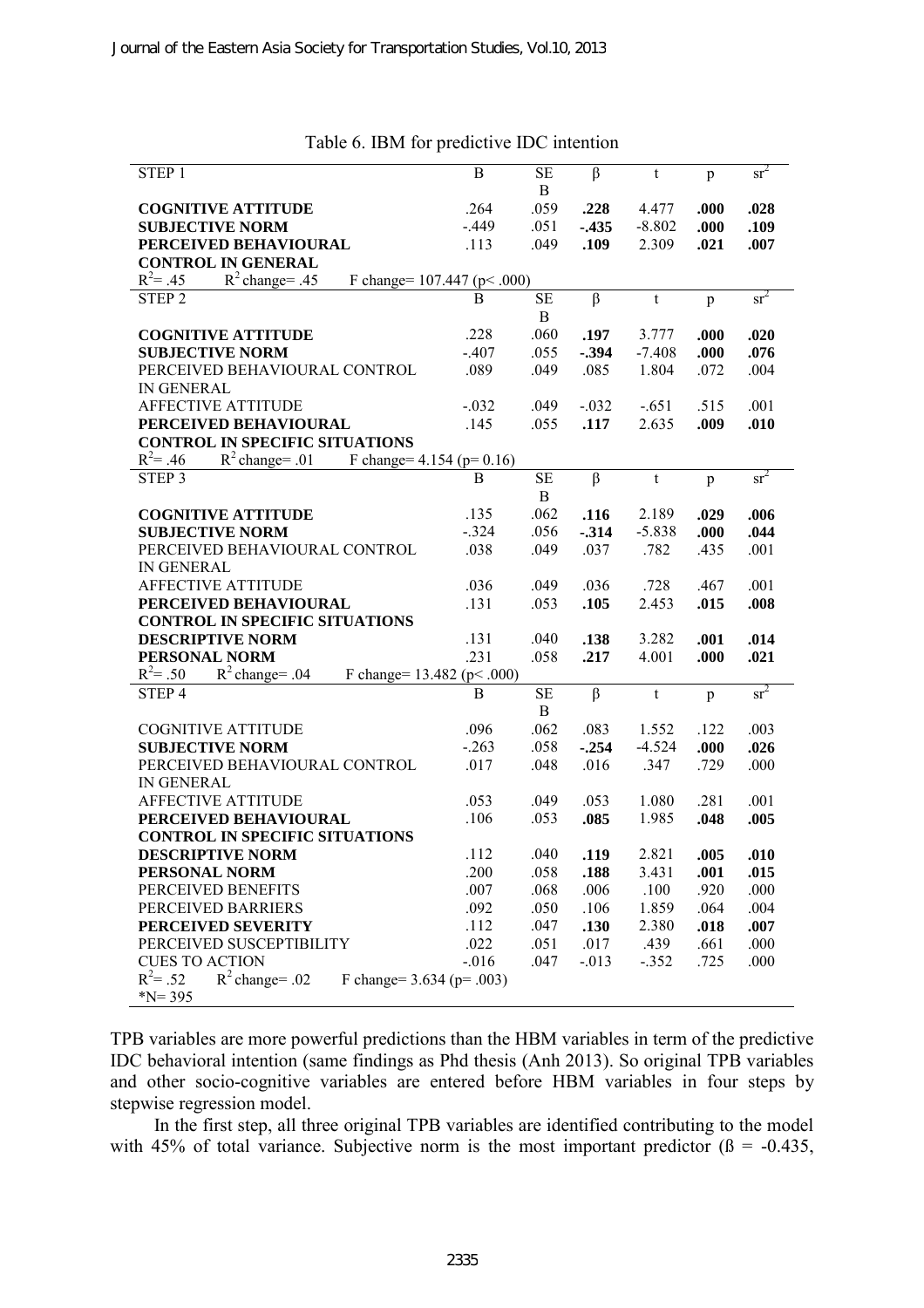$p<0.000$ ) followed by cognitive attitude ( $\beta = 0.228$ ,  $p<0.000$ ) and perceived behavior control in general ( $\beta = 0.109$ , p<0.05).



Figure 2. IBM for IDC intention and behavior.

The second step including more affective attitude and perceived behavioral control in specific situations are added to explain 46% of the total variance. The strongest predictor is contributed from subjective norm ( $\beta$  = -0.394, p<0.000), followed by cognitive attitude ( $\beta$  = 0.197, p<0.000) and perceived behavior control in specific situation ( $\beta = 0.117$ , p<0.01).

Descriptive norm and personal norm are added in the third step accounting 50% of total variance. Subjective norm is contributed as the most important variable in the predictive model ( $\beta$  = -0.314, p<0.000). The other significant predictors are personal norm, descriptive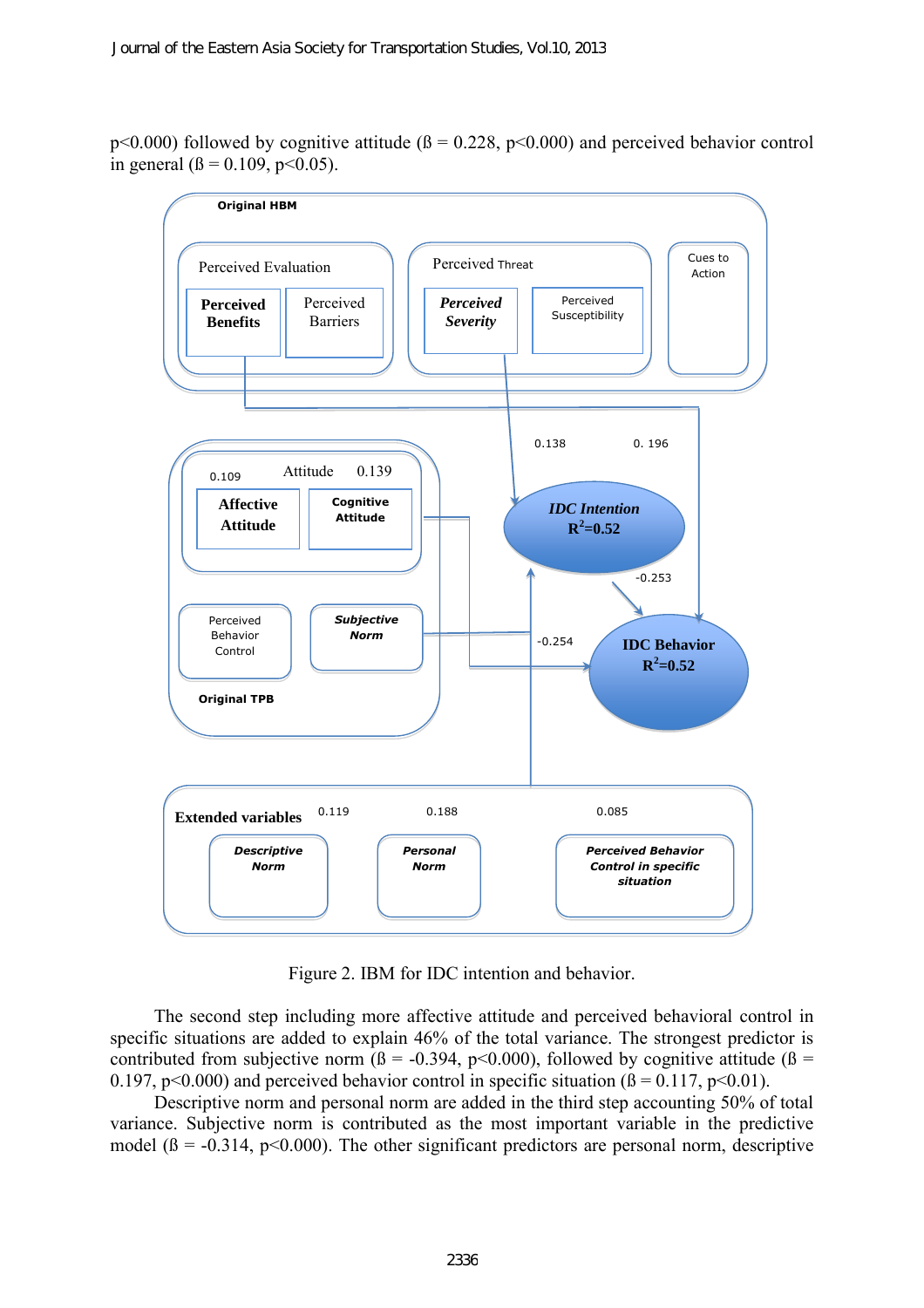norm, cognitive attitude and perceived behavioral control in specific situation ( $\beta$  = 0.217,  $\beta$  = 0.138,  $\beta = 0.116$ ,  $\beta = 0.105$ ,  $p < 0.01$ ).

All original HBM variables are entered in the predictive model explaining 52% of total variance. Subjective norm is identified as the strongest predictor with  $\beta = -0.254$ , p<0.000. Perceived severity of the HBM model is considered at the second important predictor, followed by personal norm, descriptive norm and perceived behavioral control in specific ( $\beta$  = 0.130, 0.188, 0.119, 0.085, p<0.05, respectively).

Regarding the predictive IDC behavior, HBM variables are added first because of their power predictions that are examined in the separate HBM and TPB.

At the first step, HBM variables explain 42% of the variance in IDC, with perceived benefits ( $\beta$  = -0.369, p<0.03) is considered as the strongest contribution, followed by perceived severity ( $\beta = -0.202$ ,  $p < 0.02$ ) and perceived barriers ( $\beta = -0.135$ ,  $p < 0.03$ ).

Behavioral intention, perceived behavioral control in general are added accounting 49% of total variance. Behavioral intention becomes the most important predictor of the IBM model in the second step with  $\beta$  = -0.316, p<0.000. Perceived benefits and perceived severity are significant predictors with  $\beta = 0.273$ , -0.121, p<0.04, respectively.

In the step 3, no significant prediction is found from adding more descriptive norm and personal norm but perceived behavioral control in specific situation is significant predictor for the IDC model  $(\beta = -0.091 \text{ p} < 0.000)$ . All variables explain 50% of the variance with the strongest predictor as behavior intention ( $\beta$  = -0.266 p<0.000) followed by perceived benefits  $(\beta = 0.230, p<0.000)$ , perceived severity  $(\beta = -0.115, p<0.05)$ .

Regarding the last step, 13 socio-cognitive variables (adding more cognitive and affective attitude) explain an additional 2% of the variance comparing to the third step ( $R^2$  = 50%). Behavioral intention is considered as the most important variable of the predictive model ( $\beta$  = -0.115, p<0.000), followed by perceived benefits ( $\beta$  = 0.196, p<0.002), cognitive attitude ( $\beta$  = -0.139, p<0.05) and affective attitude ( $\beta$  = -0.109, p<0.05).

## **6. DISCUSSION**

In general, the respondents are found "occasionally" and "rarely" doing IDC and mainly doing in urban roads. Most of road users doing IDC "often" are identified as famer, private employer and young respondents.

#### **6.1 Theoretical findings**

Nine variables of three different models (HBM, TPB, extended socio-cognitive variables) are found and estimated significantly the IDC model. In term of the original HBM, (1) perceived severity, (2) perceived benefit are contributed the significant impact to predict IDC. Original TPB variables are predicted toward IDC model such as (3) subjective norm, (4) cognitive attitude, (5) and behavioral intention. The remaining four extended socio-cognitive variables are identified significant contribution toward the predictive IDC model included (6) affective attitude, (7) perceived behavior control in specific situation, (8) descriptive norm, and (9) personal norm.

**Perceived severity:** Perceived severity and perceived susceptibility are two main aspects to evaluate the perceived threat concept.

Perceived severity is proved a weak power in the predictive model [\(Anh 2013\)](#page-16-4). In this research, perceived severity is identified the second important predictors of the predictive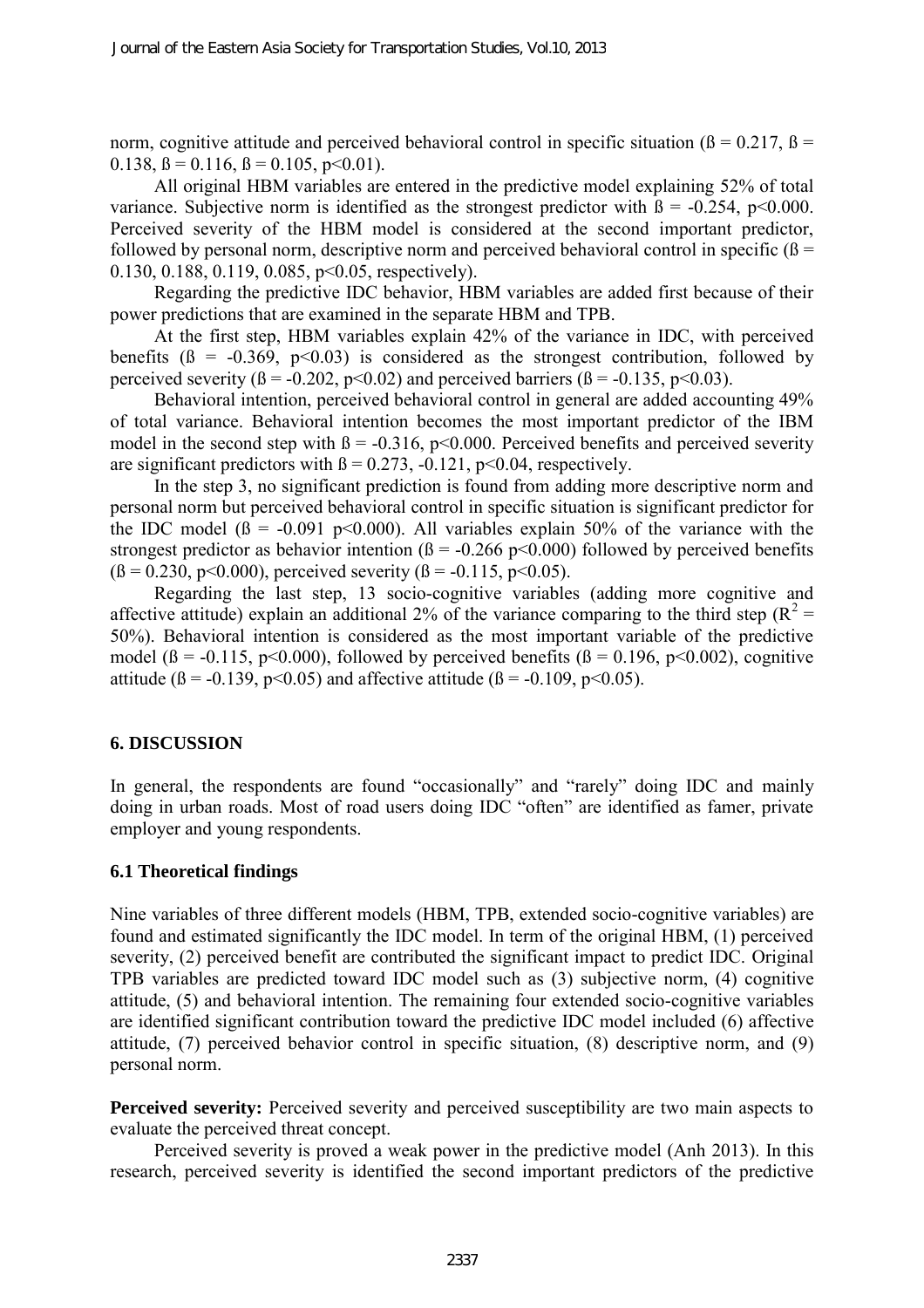IDC intention model by IBM and the third position impact to the predictive model by HBM. In term of predictive behavior by HBM, perceived severity is kept the second important. For IBM, perceived severity could not contribute as the strongest predictor toward IDC behavior but still has impact until cognitive and affective attitude variables are entered in the model.

| Table 7. IBM for predictive IDC behavior      |                               |                 |          |             |      |        |  |  |  |  |
|-----------------------------------------------|-------------------------------|-----------------|----------|-------------|------|--------|--|--|--|--|
| STEP <sub>1</sub>                             | B                             | <b>SEB</b>      | $\beta$  | t           | p    | $sr^2$ |  |  |  |  |
| PERCEIVED BENEFITS                            | .480                          | .076            | .369     | 6.278       | .000 | .059   |  |  |  |  |
| <b>PERCEIVED BARRIERS</b>                     | $-135$                        | .060            | $-135$   | $-2.250$    | .025 | .008   |  |  |  |  |
| PERCEIVED SEVERITY                            | $-.198$                       | .058            | $-.202$  | $-3.449$    | .001 | .018   |  |  |  |  |
| PERCEIVED SUSCEPTIBILITY                      | $-.060$                       | .062            | $-.041$  | $-.970$     | .333 | .001   |  |  |  |  |
| <b>CUES TO ACTION</b>                         | .024                          | .057            | .017     | .417        | .677 | .000   |  |  |  |  |
| $R^2$ change= .42<br>$R^2 = .42$              | F change= $55.364$ (p < .000) |                 |          |             |      |        |  |  |  |  |
| STEP <sub>2</sub>                             | $\mathbf B$                   | SE B            | $\beta$  | t           | p    | $sr^2$ |  |  |  |  |
| <b>PERCEIVED BENEFITS</b>                     | .355                          | .074            | .273     | 4.781       | .000 | .030   |  |  |  |  |
| PERCEIVED BARRIERS                            | $-.052$                       | .058            | $-.052$  | $-.906$     | .365 | .001   |  |  |  |  |
| PERCEIVED SEVERITY                            | $-119$                        | .055            | $-121$   | $-2.155$    | .032 | .006   |  |  |  |  |
| PERCEIVED SUSCEPTIBILITY                      | $-.012$                       | .059            | $-.008$  | $-.198$     | .843 | .000   |  |  |  |  |
| <b>CUES TO ACTION</b>                         | .047                          | .054            | .034     | .874        | .382 | .001   |  |  |  |  |
| <b>BEHAVIOURAL INTENTIONS</b>                 | $-.361$                       | .055            | $-316$   | $-6.579$    | .000 | .058   |  |  |  |  |
| PERCEIVED BEHAVIOURAL                         | $-.098$                       | .053            | $-.082$  | $-1.852$    | .065 | .004   |  |  |  |  |
| CONTROL IN GENERAL                            |                               |                 |          |             |      |        |  |  |  |  |
| $R^2$ change= .07<br>$R^2 = .49$              | F change= $26.383$ (p < .000) |                 |          |             |      |        |  |  |  |  |
| STEP <sub>3</sub>                             | $\mathbf B$                   | SE <sub>B</sub> | $\beta$  | $\mathbf t$ | p    | $sr^2$ |  |  |  |  |
| PERCEIVED BENEFITS                            | .299                          | .076            | .230     | 3.918       | .000 | .020   |  |  |  |  |
| PERCEIVED BARRIERS                            | $-.028$                       | .058            | $-.028$  | $-.491$     | .624 | .000   |  |  |  |  |
| PERCEIVED SEVERITY                            | $-.113$                       | .055            | $-.115$  | $-2.060$    | .040 | .006   |  |  |  |  |
| PERCEIVED SUSCEPTIBILITY                      | .002                          | .059            | .002     | .042        | .966 | .000   |  |  |  |  |
| <b>CUES TO ACTION</b>                         | .069                          | .054            | .049     | 1.267       | .206 | .002   |  |  |  |  |
| <b>BEHAVIOURAL INTENTIONS</b>                 | $-.304$                       | .058            | $-.266$  | $-5.263$    | .000 | .036   |  |  |  |  |
| PERCEIVED BEHAVIOURAL                         | $-.047$                       | .055            | $-.040$  | $-.864$     | .388 | .001   |  |  |  |  |
| CONTROL IN GENERAL                            |                               |                 |          |             |      |        |  |  |  |  |
| PERCEIVED BEHAVIOURAL                         | $-.130$                       | .061            | $-.091$  | $-2.117$    | .035 | .006   |  |  |  |  |
| <b>CONTROL IN SPECIFIC</b>                    |                               |                 |          |             |      |        |  |  |  |  |
| <b>SITUATIONS</b>                             |                               |                 |          |             |      |        |  |  |  |  |
| DESCRIPTIVE NORM                              | $-.070$                       | .046            | $-.065$  | $-1.524$    | .128 | .003   |  |  |  |  |
| PERSONAL NORM                                 | $-.097$                       | .064            | $-.080$  | $-1.525$    | .128 | .003   |  |  |  |  |
| $R^2 = .50$<br>$R^2$ change= .01              | F change= $3.323$ (p= .020)   |                 |          |             |      |        |  |  |  |  |
| STEP <sub>4</sub>                             | B                             | SE B            | $\beta$  | $\mathbf t$ | p    | $sr^2$ |  |  |  |  |
| PERCEIVED BENEFITS                            | .255                          | .076            | .196     | 3.343       | .001 | .014   |  |  |  |  |
| PERCEIVED BARRIERS                            | $-019$                        | .057            | $-0.019$ | $-.336$     | .737 | .000   |  |  |  |  |
| PERCEIVED SEVERITY                            | $-.098$                       | .054            | $-.100$  | $-1.805$    | .072 | .004   |  |  |  |  |
| PERCEIVED SUSCEPTIBILITY                      | .016                          | .058            | .011     | .276        | .783 | .000   |  |  |  |  |
| CUES TO ACTION                                | .055                          | .054            | .039     | 1.020       | .308 | .001   |  |  |  |  |
| <b>BEHAVIOURAL INTENTIONS</b>                 | $-.289$                       | .057            | $-.253$  | $-5.037$    | .000 | .032   |  |  |  |  |
| PERCEIVED BEHAVIOURAL                         | $-012$                        | .055            | $-.010$  | $-212$      | .832 | .000   |  |  |  |  |
| CONTROL IN GENERAL                            |                               |                 |          |             |      |        |  |  |  |  |
| PERCEIVED BEHAVIOURAL                         | $-.088$                       | .062            | $-.062$  | $-1.432$    | .153 | .003   |  |  |  |  |
| <b>CONTROL IN SPECIFIC</b>                    |                               |                 |          |             |      |        |  |  |  |  |
| <b>SITUATIONS</b>                             |                               |                 |          |             |      |        |  |  |  |  |
| DESCRIPTIVE NORM                              | $-.048$                       | .046            | $-0.044$ | $-1.037$    | .300 | .001   |  |  |  |  |
| PERSONAL NORM                                 | $-.003$                       | .068            | $-.003$  | $-.047$     | .962 | .000   |  |  |  |  |
| <b>COGNITIVE ATTITUDE</b>                     | $-.185$                       | .071            | $-.139$  | $-2.597$    | .010 | .008   |  |  |  |  |
| <b>AFFECTIVE ATTITUDE</b>                     | .123                          | .055            | .109     | 2.238       | .026 | .006   |  |  |  |  |
| $R^2 = .52$<br>$R^2$ change= .02<br>$N = 395$ | F change= $6.543$ (p= .002)   |                 |          |             |      |        |  |  |  |  |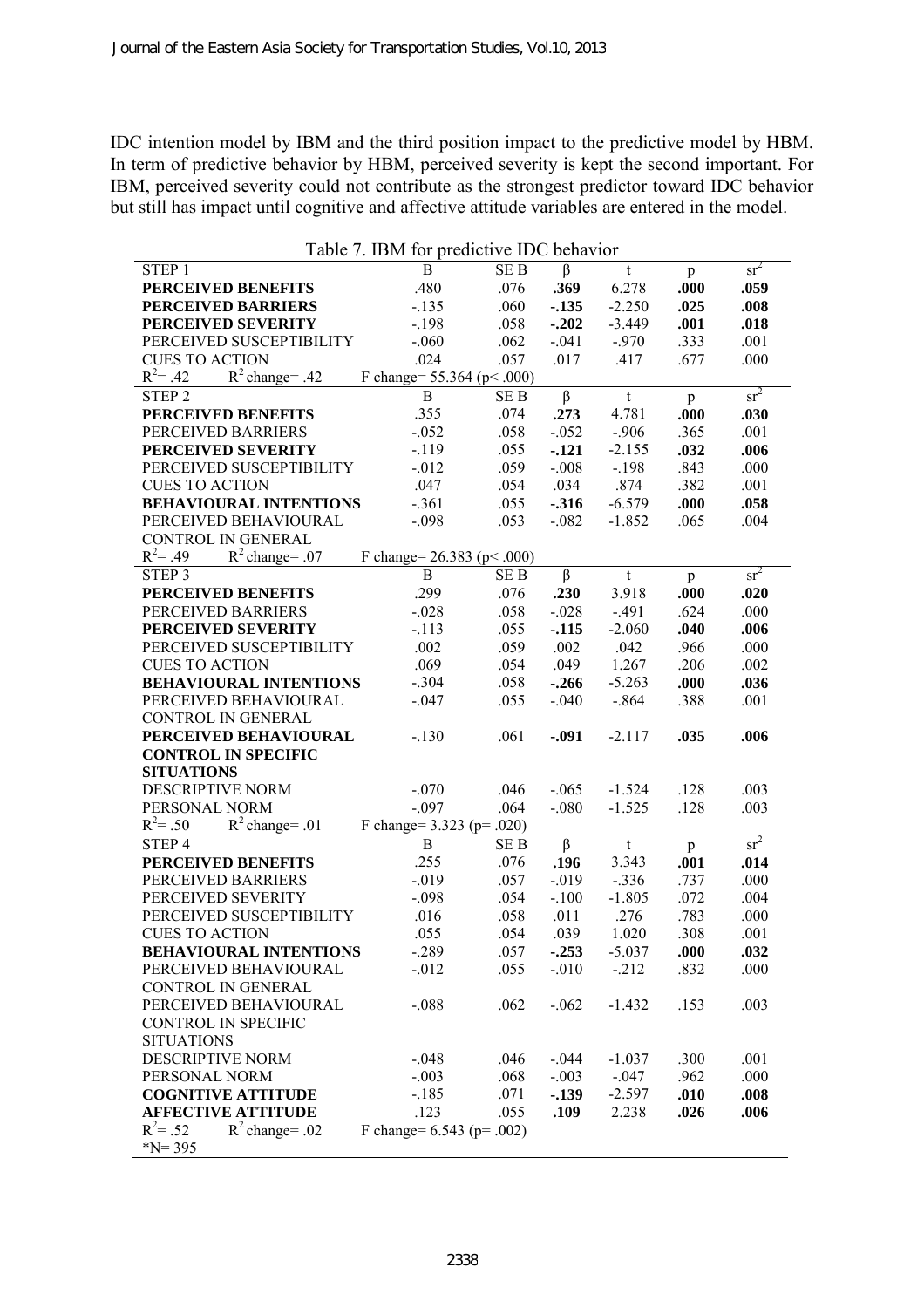Perceived severity has not been found with any significant contribution to both predictive affective and cognitive attitude in this research.

**Perceived benefits:** Perceived evaluation are measured from perceived benefits and perceived barriers.

Perceived benefits is identified the significant important variable to predict IDC intention and behavior. In term of HBM, perceived benefit is contributed the most important toward IDC intention and behavior. For IBM, perceived benefits is found the significant impact toward the predictive IDC behavior only. It is became the most important predictor when applying only HBM variables, and it is turned to the second important predictor when applying TPB and extended socio-cognitive variables.

**Attitude:** Affective and cognitive attitudes are combined to evaluate the attitude of road users regarding IDC. These variables were identified significantly to predictive intention and behavior in the previous studies [\(Rothengatter 1993;](#page-18-15) [Levelt and Swov 1998\)](#page-17-16).

Cognitive attitude is found with the significant impact toward IDC intention by TPB model and IBM model before adding HBM variables. Cognitive and affective attitude are presented the significant contribution in the predictive IDC behavior by the IBM when these variables are added into the model.

**Subjective Norm And Perceived Behavior Control in specific situation:** Subjective norm was proved as the weak relationship with intention [\(Godin and Kok 1996;](#page-17-17) [Forward 2006\)](#page-17-11) [\(Armitage and Conner 2001\)](#page-16-7). The found interesting thing in this research is the most important role of subjective norm toward predictive IDC intention by both TPB and IBM. Regarding to IDC behavior estimation, subjective norm is found insignificant to all TPB and IBM model.

Perceived behavior control in specific situation is proved its predictive power of IDC intention model. Although perceived behavior control in specific situation can not contributed a high impact to predict IDC intention but it is contribute the impact to all of models of IBM. In term of IDC behavior, perceived behavior control in specific situation is become insignificant when cognitive and affective attitude are entered to the model.

Personal Norm and Descriptive Norm: Personal norm was identified significantly to predict intention and behavior [\(Elliot 2001;](#page-17-18) [Mark A. Elliott 2010\)](#page-17-7). And descriptive norm was found a stronger contribution to predict the intention than subjective norm [\(Rivis and Sheeran 2003\)](#page-18-14) and to predict behavior [\(Mark A. Elliott 2010\)](#page-17-7).

In this research, personal norm and descriptive norm are found significant predictors toward IDC intention after they are added in the models. Personal norm is ranked at the top three predictors of intention and have a bigger impact to IDC behavior than descriptive norm.

**Behavioral Intention:** Behavior intention is found as the most powerful predictor of IDC behavior by both TPB or IBM, that same conclusion with other researches [\(Conner, Lawto et](#page-16-9)  [al.\)](#page-16-9)

#### **6.2 Comparison findings**

Separate original HBM, TPB and IBM are applied to estimate IDC intention and behavior of road user in HCMC, Vietnam. The results find that (1) within original behavior models (TPB and HBM): in term of IDC intention, original TPB variables are predicted more powerful than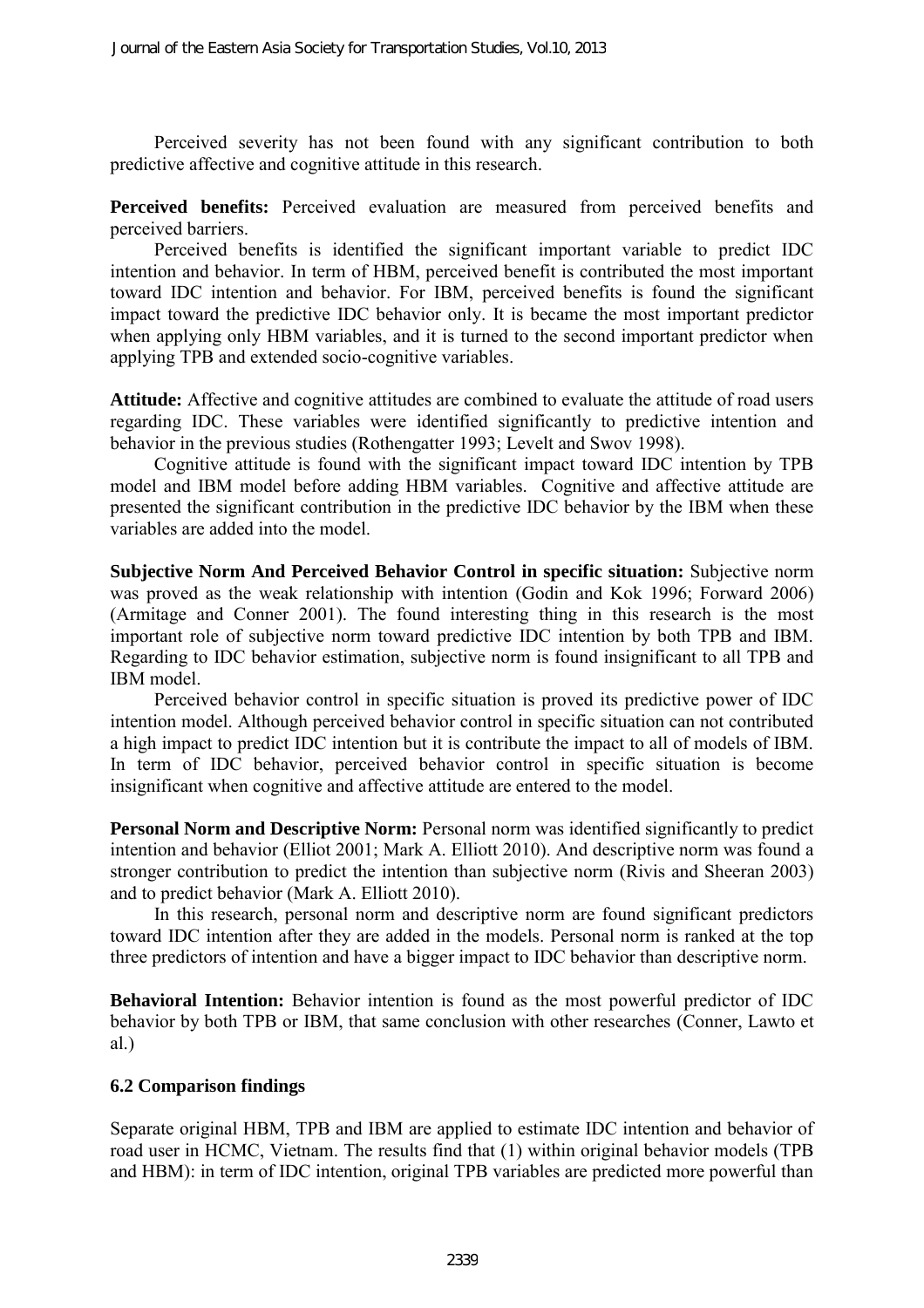original HBM variables but HBM variables are predicted well than original TPB variables. (2) within integrated model (IBM): the original TPB variables (step 1) are explained the lowest of variance  $(R^2 = 45\%)$ . Adding 2 more socio-cognitive variables (step 2), 3 sociocognitive variables (step 3) and 5 original HBM variables (step 4) are made a small increasing of the total variance in each step ( $R^2 = 0.46$ , 0.50 and 0.52, respectively) to predict the IDC behavioral intention. In term of the predictive IDC behavior, 5 original HBM variables are contributed the lowest of variance  $(R^2=42\%)$ . Adding original TPB variables (step 2) is made 7% increasing of total variance than the first step. 3 socio-cognitive variables (step 3) and 2 socio-cognitive variables (step 4) are contributed more 1% and 2% of variance than the previous step. Original TPB variables and extended socio-cognitive variables are predicted IDC intention and behavior better than original HBM variables.

In theoretical aspect, best model is considered as the highest  $R^2$  value but in the practical aspect, best model should be considered "clean and clear" (Lippke and Ziegelmann, 2008). The results show adding more variables (total of 12 variables in step 4) to be made higher  $R^2$  for predictive IDC intention and behavior so the final step is selected as the best model of IDC for both IDC intention and behavior

#### **7. IMPLEMENTATION**

To reduce efficiently IDC behavior of road users, the proposed implementation is considered (1) "Why people do IDC", (2) "What kind of implementation should be considered?" (3) "What thing should involve in the proposed implementation", (4) "How to implement efficiently".

Following the proposed model mention in section 6.2.7, the key determinants should be considered for policy makers in order as behavior intention, perceived severity, subjective norm and perceived benefits. Perceived benefits of IDC is caused a big from "making a good impression on the others" idea of road user than "saving time" or "giving them a feeling of control vehicles".

Answering the (1) question, road users in this research are found that they do IDC mainly because of their intention and their willing to do IDC in the next three months (behavioral intention), the dangerous level to do this behavior (perceived severity), and their idea to do IDC would make a good impression on the others (perceived benefits). The road user intentions of doing IDC in the next 3 months are indicated mainly from the important social person accept their IDC behavior and think them should never do IDC behavior (subjective norm), and the dangerous level of doing IDC behavior (perceived severity).

All causes of doing IDC intention and behavior are proved that an appropriate community campaign to increasing the road user perception and awareness is necessary (2).

The proposed campaign should designed following social marketing theory [\(CAST](#page-16-5)  [2009\)](#page-16-5). (3) So, the key success of the potential campaign is identifying the target audiences and designing the appropriate education, awareness programs through creation of messages and selection of media channels to motivate readiness for behavior change. The messages in the awareness and education programs should concentrated to the "dangerous level of IDC behavior" and "the other people boycott the IDC behavior". The public media should be considered as television, radio, panel, poster, education in the school. A strict enforcement from the government combination with the proposed campaign can raise audience awareness about campaign theme.

(4) The detail plan of work, approach, people, time, cost for evaluating, monitoring, measuring the intervention program should be established to satisfy the final question.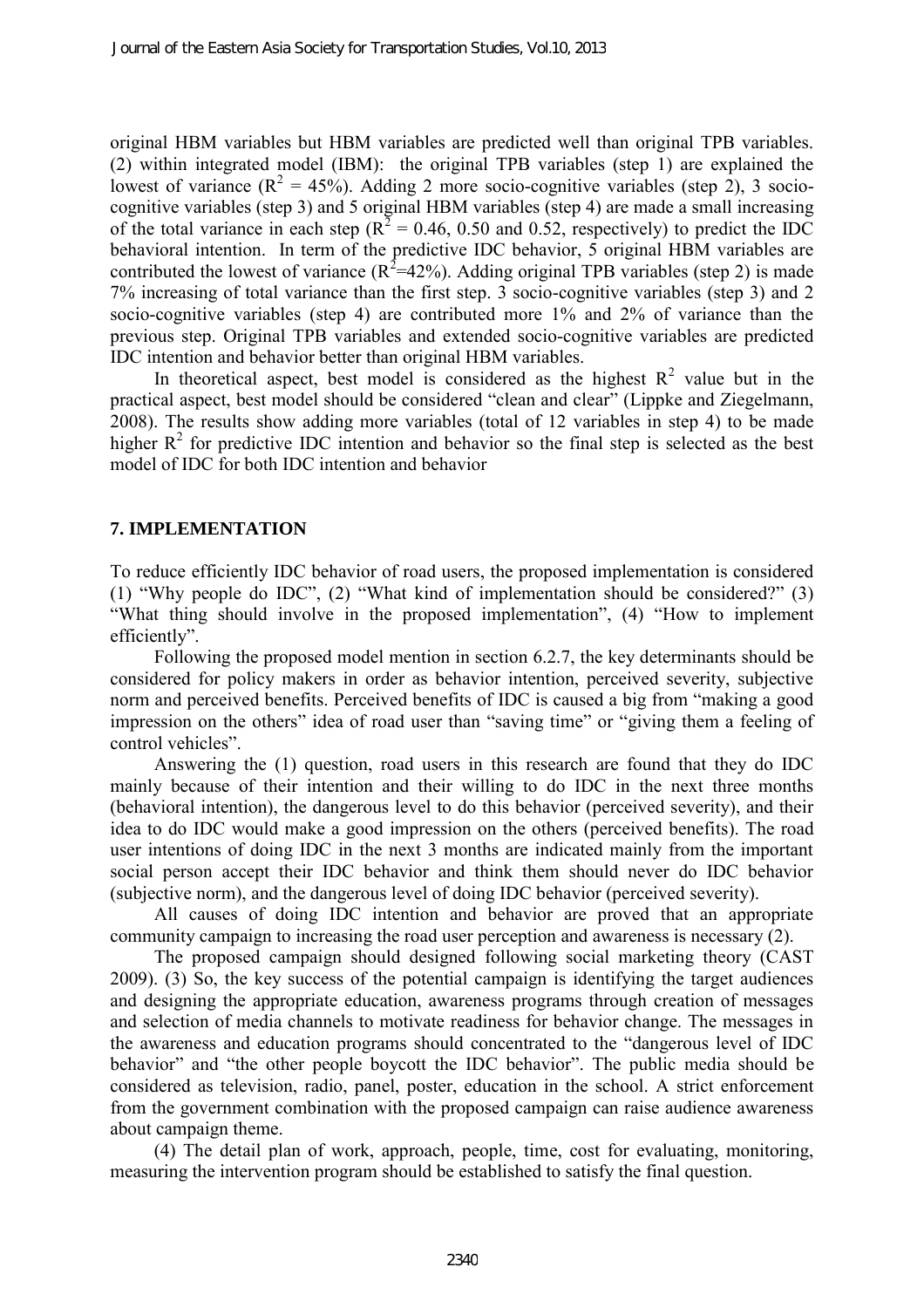#### **8. CONCLUSIONS**

Behavioral models including TPB, HBM and IBM are applied separately to examine the road users toward IDC behavior and to select the best model to apply further in Vietnam; the case study is in HCMC.

Behavioral intention variable is the strongest predictor of behavior models while subjective norm variable is the most important predictor of behavioral intention models. Perceived severity is quite important predictor because of contributing to all type of models (HBM, IBM of both predictive IDC intention and behavior). For the application of IDC intention model, the original TPB model has proved to be more efficient than the original HBM model. While predicting the IDC behavior model, original HBM is identified more efficient than original TPB model. IBM including original HBM and TPB variables is selected as the best model of theory as well as practice for Vietnamese road user behavior.

The most important effective result of this research is to identify an efficient and scientific model of road user behavior in Viet Nam. This model could be consider as research successfully for the first time in Vietnam and it can obviously be able to explain the current situation and suitable in term of IDC behavior. By applied only nine simple variables and without complexity, this model will potentially help the governor authority understand IDC behavior; so that they can build, design and implement it as well as evaluate road safety communication campaigns effectively.

#### **9. REFERENCES**

<span id="page-16-0"></span>ADB (2003). Road safety in Vietnam.

- <span id="page-16-3"></span>Ajzen, I. (1991). "The Theory of Planned Behavior." Organizational Behavior and Human Decision Processes 50(2): 179-211.
- <span id="page-16-6"></span>Ambak, K., Ismail, R., Abdullah, R.A., Borhan, M.N. (2010). "Prediction of helmet use among Malaysian motorcyclist using structural equation modelin." Australian Journal of Basic and Applied Sciences 10(4): 5263-5270.
- <span id="page-16-4"></span>Trinh, Tú Anh (2013). Building road safety models to improve traffic safety in Hochiminh city, Vietnam. Phd Thesis, Hasselt University.
- <span id="page-16-7"></span>Armitage, C. J. and M. Conner ( 2001). "Efficacy of the Theory of Planned Behaviour: Ameta - analytic review." British Journal of Social Psychology 40: 471 - 499.
- <span id="page-16-1"></span>Beullens, K. and J. V. d. Bulck (2008). "News, music videos and action movie exposure and adolescents' intentions to take risks in traffic." Accident Analysis and Prevention 40: 349–356.
- <span id="page-16-5"></span>CAST (2009). "Manual for designing, implementing, and evaluating road safety comminucation campaigns." Campaings and Awareness-Raising Strategies in Traffic Safety.
- <span id="page-16-9"></span>Conner, M., R. Lawto, et al. Effective interventions for speeding motorists, University of Leeds. Brainbox Research Ltd.
- <span id="page-16-2"></span>De Pelsmacker, P. and W. Janssens (2007). "The effect of norms, attitudes and habits on speeding behavior: Scale development and model building and estimation." Accident Analysis & Prevention 39(1): 6-15.
- <span id="page-16-8"></span>Eagly, A. and S. Chaiken (1993). "The Psychology of Attitudes." Harcourt Brace Jovanovich, Fort Worth, TX.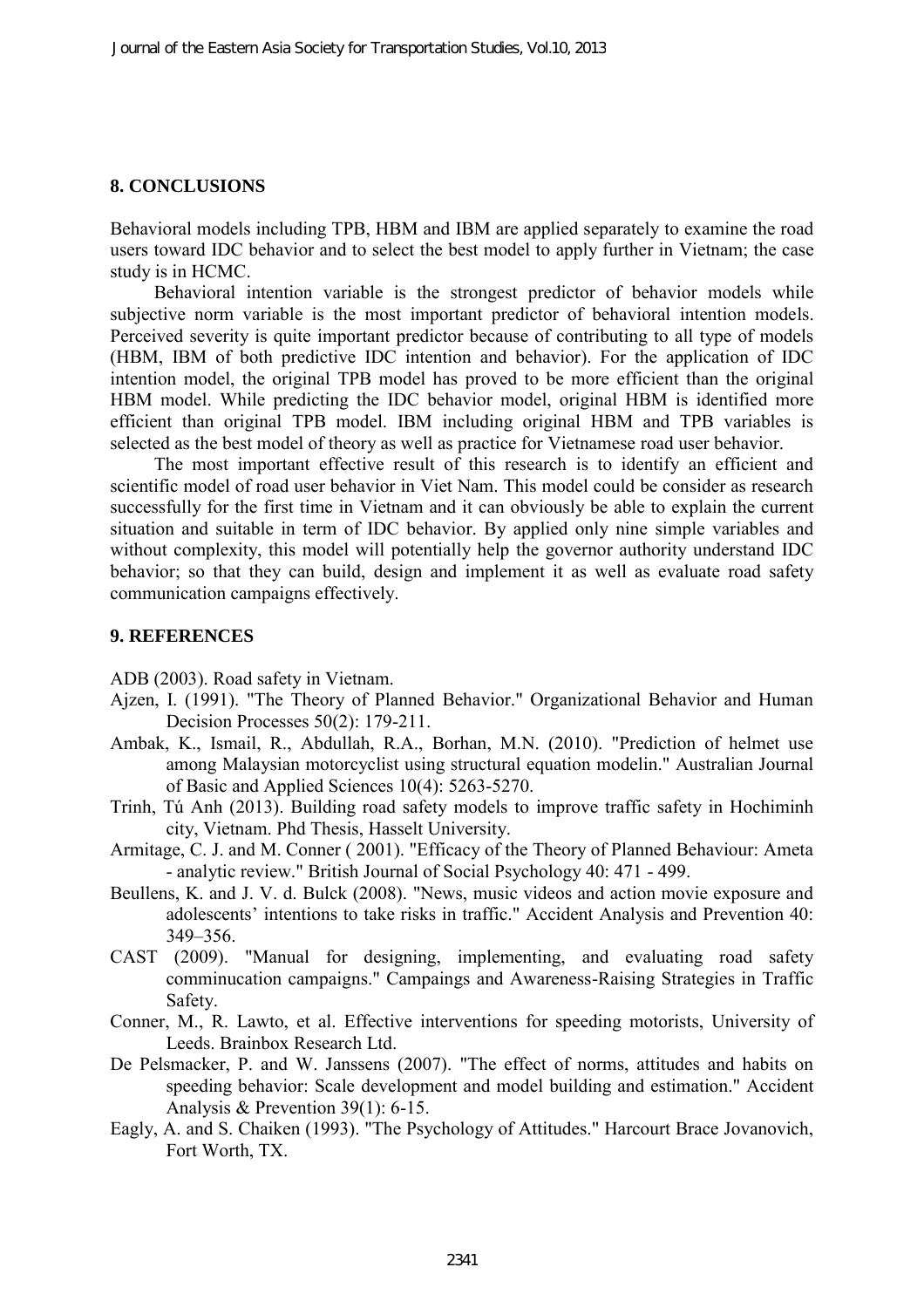- <span id="page-17-18"></span>Elliot, B. (2001). The application of the Theorists' Workshop Model of Behaviour Change to motorists' speeding behaviour in Western Australia. . Western Australia, Office of Road safety, Department of Transport.
- <span id="page-17-5"></span>Eric R. Dahlen, R. C. M., Katie Ragan, Myndi M. Kuhlman (2005). "Driving anger, sensation seeking, impulsiveness, and boredom proneness in the prediction of unsafe driving." Accident Analysis and Prevention 37: 341-348.
- <span id="page-17-14"></span>Fernandes, A. and J. Neves (2010). Evaluation of Road safety in Portugal: A case study analysis. Sharing the road - 16th World Meeting International Road Federation, Lisboa.
- <span id="page-17-13"></span>Fernandes, R. F., J. Hatfield, et al. (2006). Examination of different predictors of different risky drving behaviors in young NSW drivers. Final report for the Motor Accidents Authority of NSW, NSW Injury Risk Management Research Centre. Roads and Traffic Authority of NSW.
- <span id="page-17-11"></span>Forward, S. E. (2006). "The intention to commit driving violations  $- A$  qualitative study." Transportation Research Part F 9: 412-426.
- <span id="page-17-17"></span>Godin, G. and G. Kok (1996). "The theory of planned behavior: a review of its applications to health-related behaviors." American Journal of Health Promotion 11: 87-97.
- <span id="page-17-0"></span>HCMC\_Statistic-Department (2009). Anual average Income per person.
- <span id="page-17-4"></span>Josep Castellà a, J. P. (2004). "Sensitivity to punishment and sensitivity to reward and traffic violations." Accident Analysis and Prevention 36: 947-952.
- <span id="page-17-12"></span>L. Åberg, H. W. W. (2007). "Speeding–deliberate violation or involuntary mistake?" Revue européenne de psychologie appliquée
- <span id="page-17-1"></span>Lajunen, T., D. Parker, et al. (2002). "The Manchester dirver behavior questionnaire: a crosscultural study." Accident Analysis & Prevention 36: 231-238.
- <span id="page-17-15"></span>Lajunen, T. and M. Räsänen (2004). "Can social psychological models be used to promote bicycle helmet use among teenagers? A comparison of the Health Belief Model. Theory of Planned Behavior and the Locus of Control." Journal of Safety Research 35: 115-123.
- <span id="page-17-9"></span>Letirand, F. and P. Delhomme (2005). "Speed behaviour as a choice between observing and exceeding the speed limit." Transportation Research Part F 8: 481-492.
- <span id="page-17-16"></span>Levelt, P. B. M. s. and Swov (1998). Speed and motivation: established and newly developed ideas about the content of questionnaires and the designing of campaigns. Working paper R 2.2.1, MASTER.
- <span id="page-17-2"></span>M. Anthony Machin, K. S. S. (2007). "Relationships between young drivers' personality characteristics, risk perceptions, and driving behaviour." Accident Analysis and Prevention.
- <span id="page-17-10"></span>Mark A. Elliott, C. J. A., Christopher J. Baughan (2005). "Exploring the beliefs underpinning driversı intentions to comply with speed limits." Transportation Research Part F 8: 459-479.
- <span id="page-17-7"></span>Mark A. Elliott, J. A. T. (2010). "The social cognitive determinants of offending drivers' speeding behaviour." Accident Analysis and Prevention 42: 1595-1605.
- <span id="page-17-8"></span>Melinder, K. (2007). "Socio-cultural characteristics of high versus low risk societies regarding road traffic safety." Safety Science 45: 397-414.
- <span id="page-17-6"></span>Mette Moller and N. P. Gregersen (2008). "Psychosocial function of driving as predictor of risk-taking behaviour." Accident Analysis and Prevention . Psychosocial function of driving as predictor of risk-taking behaviour 40: 209-215.
- <span id="page-17-3"></span>Miguel Angel Recarte, L. N. (2002). "Mental load and loss of control over speed in real driving. Towards a theory of attentional speed control." Transportation Research Part F5: 111-122.